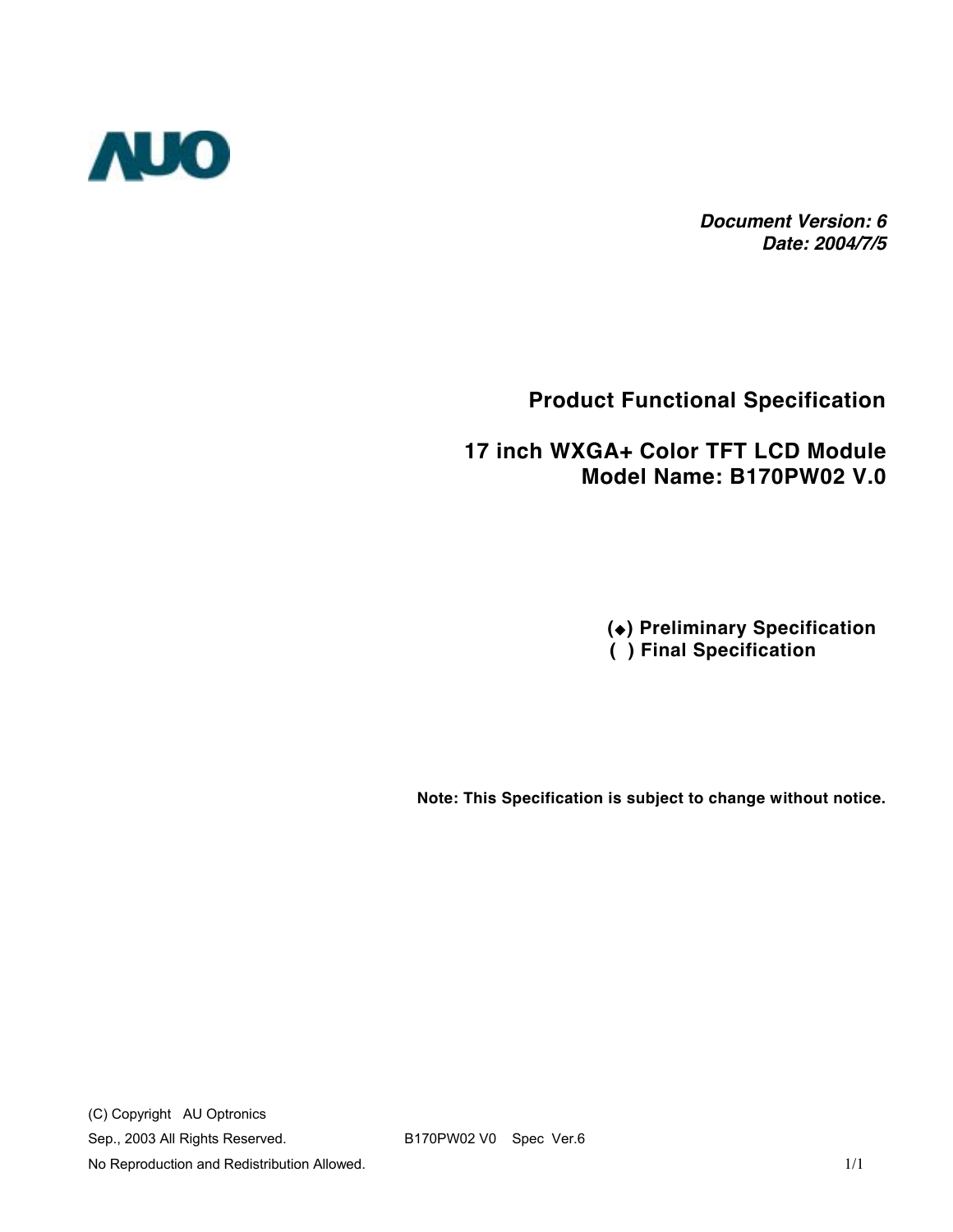## **Contents**

No Reproduction and Redistribution Allowed.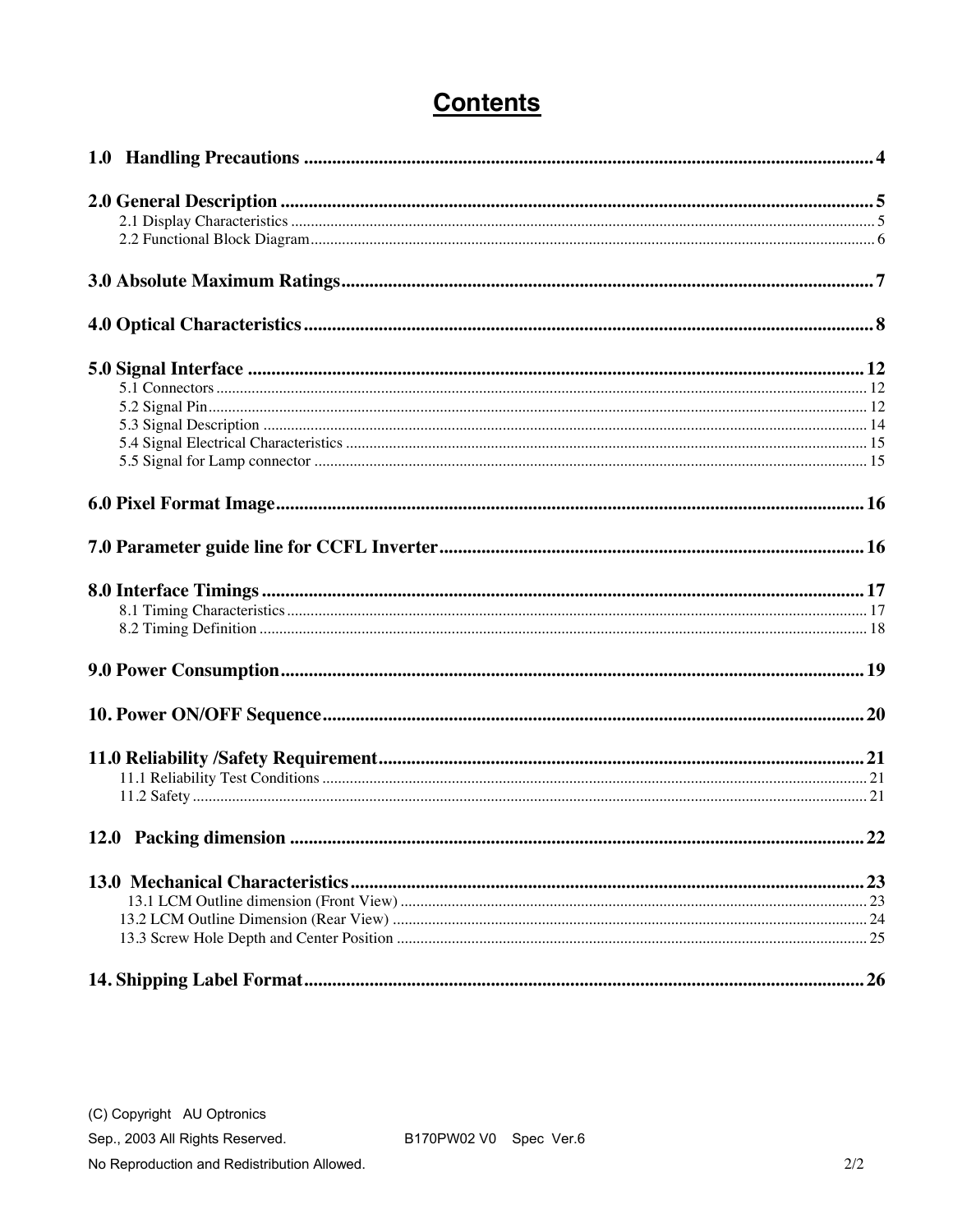# **II Record of Revision**

| Version and Date | Page                                | Old description                                                       | <b>New Description</b>                                                                                     | Remark |
|------------------|-------------------------------------|-----------------------------------------------------------------------|------------------------------------------------------------------------------------------------------------|--------|
| V1. 2004/3/3     | All                                 | <b>First Release</b>                                                  | <b>NA</b>                                                                                                  |        |
| V2. 2004/3/10    | 17                                  | NА                                                                    | Add note 6                                                                                                 | Update |
| V3. 2004/3/23    | 17                                  | Clock frequency and Horizontal Section                                | Clock frequency and Horizontal Section                                                                     | Update |
| IV4.2004/5/13    | 16                                  | <b>CCFL DP-1</b>                                                      | CCFL DP-1                                                                                                  | Update |
|                  | <b>Timing Characteristics</b><br>17 |                                                                       | <b>Timing Characteristics</b>                                                                              | Update |
|                  | 18                                  | <b>Timing Definition</b>                                              | <b>Timing Definition</b>                                                                                   |        |
|                  | 19                                  | <b>Power Consumption</b>                                              | <b>Power Consumption</b>                                                                                   | Update |
|                  | 24                                  | LCM drawing (Rear View)                                               | LCM drawing (Rear View)                                                                                    | Update |
| V5. 2004/6/29    | 23                                  | LCM drawing (Front View)                                              | LCM drawing (Front View)                                                                                   | Update |
| V.6 2004/7/5     | 5                                   | 246.8(H)<br>382.2(W)<br>$\mathsf{x}$<br>$10.0$ (upper)<br>max.<br>max | 246.8(H)<br>x 382.2(W)<br>$\mathsf{x}$<br>X<br>$/8.6$ (lower) 10.2(upper)<br>$/8.8$ (lower)<br>max.<br>max |        |
|                  | 8                                   | N/A                                                                   | Add viewing angle min value                                                                                | Add    |

No Reproduction and Redistribution Allowed. 3/3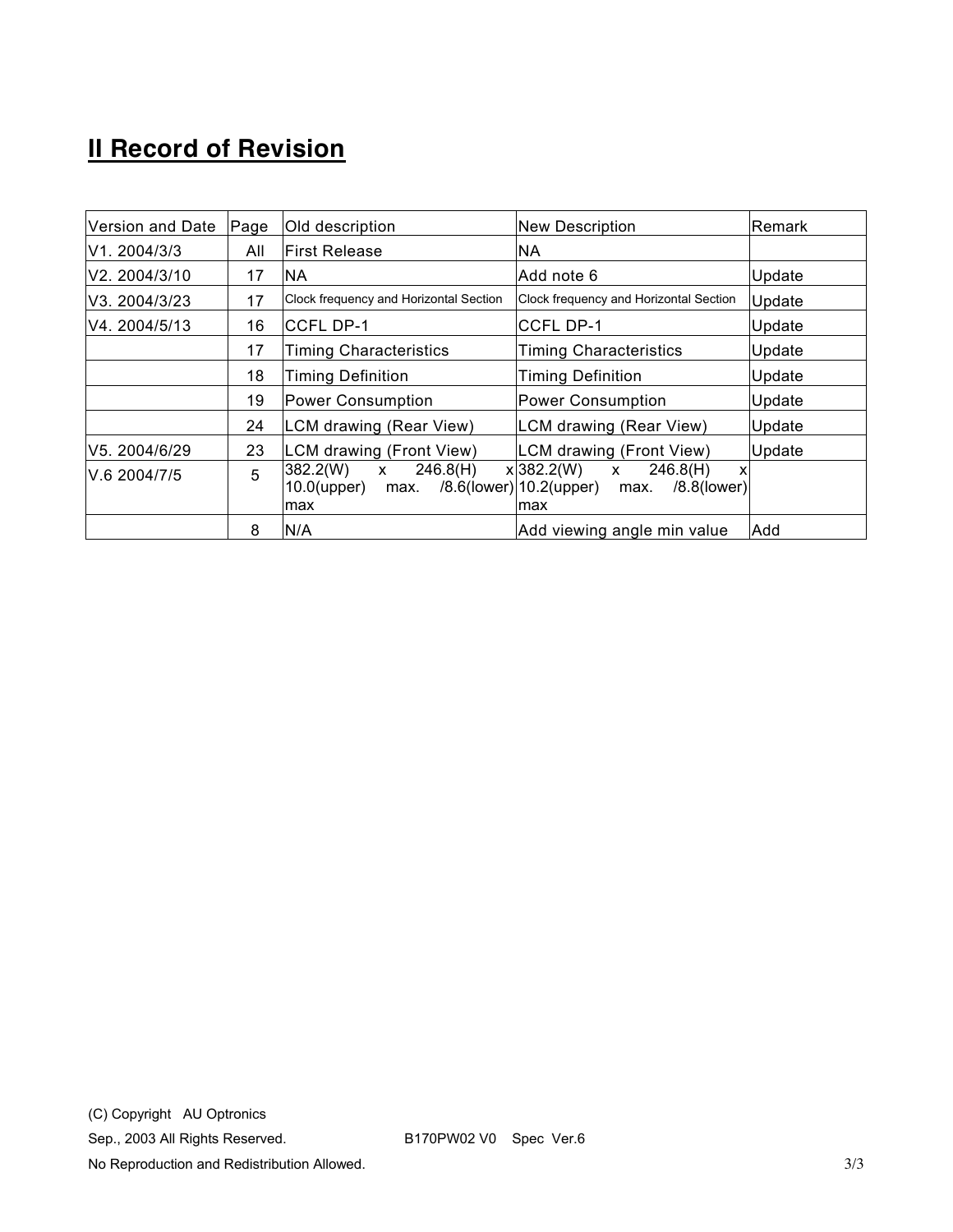# **1.0 Handling Precautions**

- 1) Do not press or scratch the surface harder than a HB pencil lead because the polarizers are very fragile and could be easily damaged.
- 2) Be sure to turn off power supply when inserting or disconnecting from input connector.
- 3) Wipe off water droplets or oil immediately. Long contact with the droplets may cause discoloration or spots.
- 4) When the panel surface is soiled, wipe it with absorbent cotton or other soft cloth.
- 5) Since the panel is made of glass, it may break or crack if dropped or bumped on hard surface.
- 6) Protect the module from static electricity and insure proper grounding when handling. Static electricity may cause damage to the CMOS Gate Array IC.
- 7) Do not disassemble the module.
- 8) Do not press the reflector sheet at the back of the module.
- 9) Avoid damaging the TFT module. Do not press the center of the CCFL Reflector when it was taken out from the packing container. Instead, press at the edge of the CCFL Reflector softly.
- 10) Do not rotate or tilt the signal interface connector of the TFT module when you insert or remove other connector into the signal interface connector.
- 11) Do not twist or bend the TFT module when installation of the TFT module into an enclosure (Notebook PC Bezel, for example). It should be taken into consideration that no bending/twisting forces are applied to the TFT module from outside when designing the enclosure. Otherwise the TFT module may be damaged.
- 12) Cold cathode fluorescent lamp in LCD contains a small amount of mercury. Please follow local regulations for disposal.
- 13) The LCD module contains a small amount of material that has no flammability grade, so it should be supplied by power complied with requirements of limited power source (2.11, IEC60950 or UL1950).
- 14) The CCFL in the LCD module is supplied with Limited Current Circuit (2.4, IEC60950 or UL 60950). Do not connect the CCFL in Hazardous Voltage Circuit.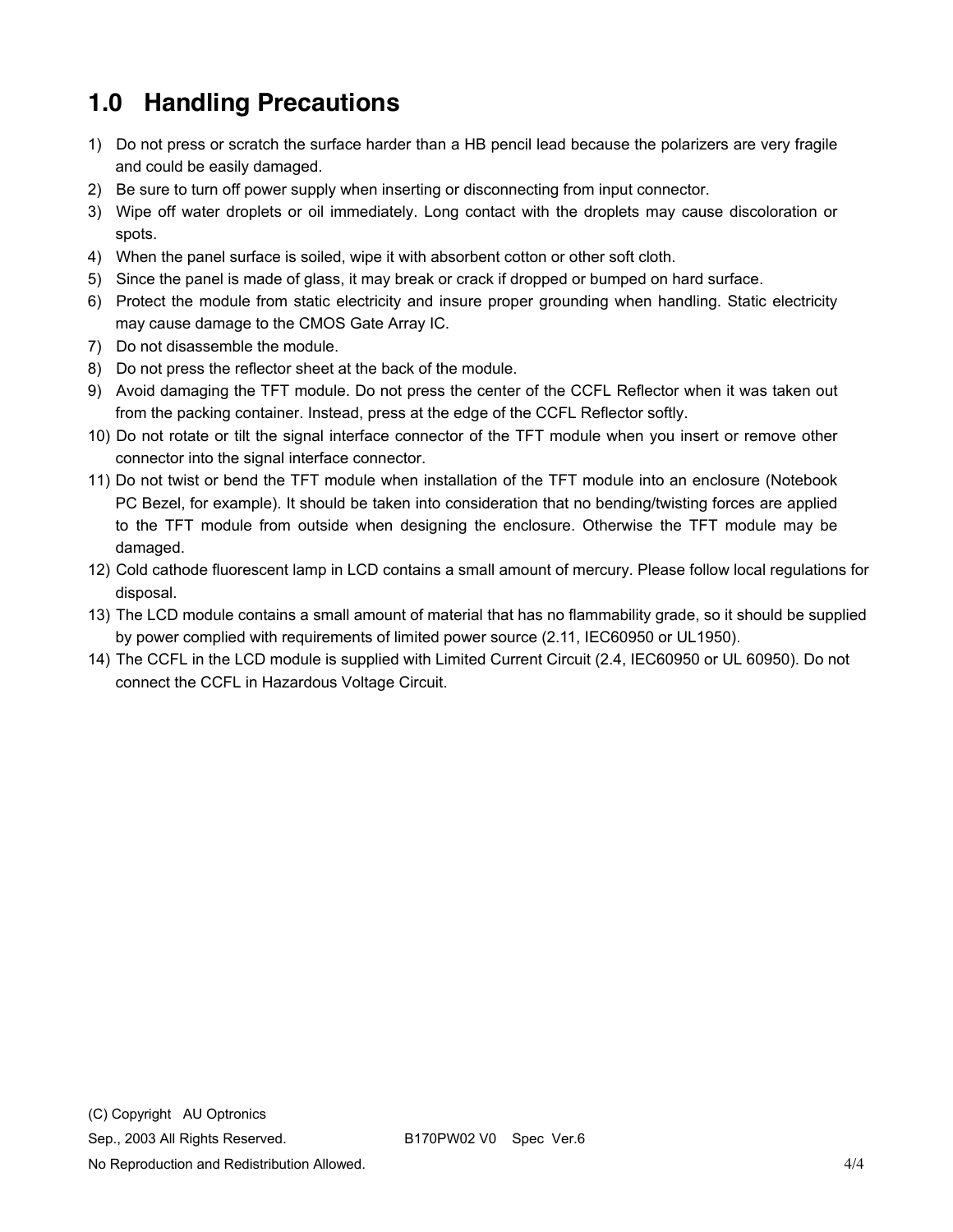# **2.0 General Description**

This specification applies to the 17 inch Color TFT/LCD Module B170PW02

This module is designed for a display unit of notebook style personal computer.

The screen format is intended to support the WXGA +(1440(H) x 900(V)) screen and 262k colors (RGB 6-bits data driver).

All input signals are LVDS interface compatible.

This module does not contain an inverter card for backlight.

#### **2.1 Display Characteristics**

The following items are characteristics summary on the table under 25 ℃ condition:

| <b>ITEMS</b>                        | Unit          | <b>SPECIFICATIONS</b>                             |
|-------------------------------------|---------------|---------------------------------------------------|
| Screen Diagonal                     | [mm]          | 17.0"                                             |
| <b>Active Area</b>                  | [mm]          | 367.20(H) x 229.50(V)                             |
| Pixels H x V                        |               | 1440 (x3) x 900                                   |
| <b>Pixel Pitch</b>                  | [mm]          | 0255(per one triad) $\times$ 0.255                |
| Pixel Arrangement                   |               | R.G.B. Vertical Stripe                            |
| Display Mode                        |               | Normally White                                    |
| Typical White Luminance(CCFL=6.0mA) | [ $cd/m2$ ]   | 385 Typ.(5 points average)                        |
| <b>Contrast Ratio</b>               |               | 350: 1 Min , 400: 1 Typ                           |
| <b>Response Time</b>                | [msec]        | 16 Typ.                                           |
| Nominal Input Voltage VDD           | [Volt]        | $+3.3$ Typ.                                       |
| <b>Typical Power Consumption</b>    | [Watt]        | 13 Watt (w/o Inverter, All black pattern)@LCM     |
| (VDD line + VCFL line)              |               | circuit 3.3 Watt(typ.), B/L input 9.8 Watt (typ.) |
| Weight                              | [Grams]       | 1100g max. (w/o Inverter)                         |
| <b>Physical Size</b>                | [mm]          | 382.2(W) x 246.8(H) x 10.3(upper)<br>max.         |
|                                     |               | /8.8(lower) max                                   |
| <b>Electrical Interface</b>         |               | 2 channel LVDS (4pair/1 channel)                  |
| Surface treatment                   |               | Glare, low reflection                             |
| <b>Support Color</b>                |               | Native 262K colors (RGB 6-bit data driver)        |
| <b>Temperature Range</b>            |               |                                                   |
| Operating                           | $[^{\circ}C]$ | 0 to $+50$                                        |
| Storage (Shipping)                  | [°C]          | $-20$ to $+60$                                    |

No Reproduction and Redistribution Allowed. 65/5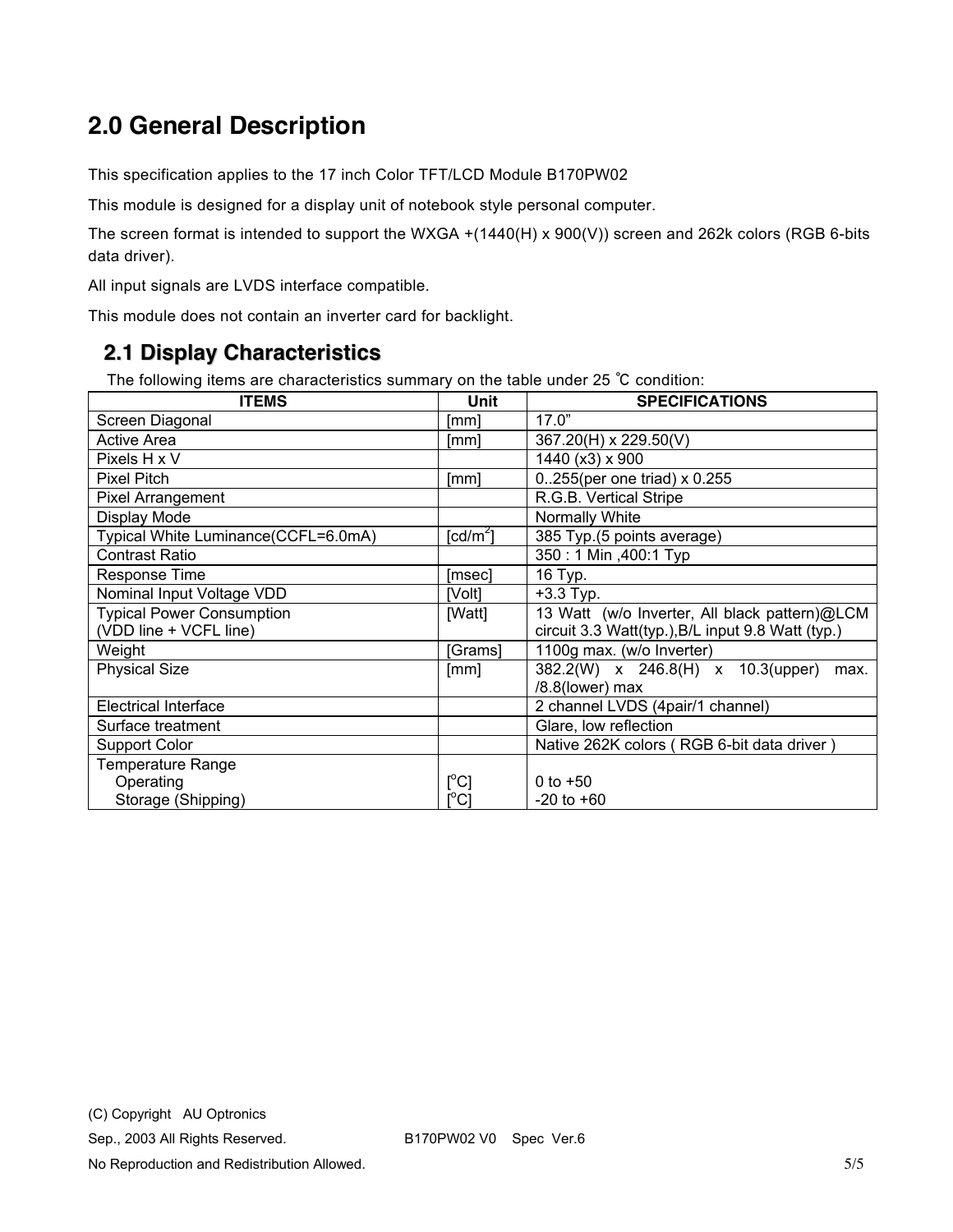### **2.2 Functional Block Diagram**

The following diagram shows the functional block of the 17 inches Color TFT/LCD Module:



Sep., 2003 All Rights Reserved. B170PW02 V0 Spec Ver.6

No Reproduction and Redistribution Allowed. 6/6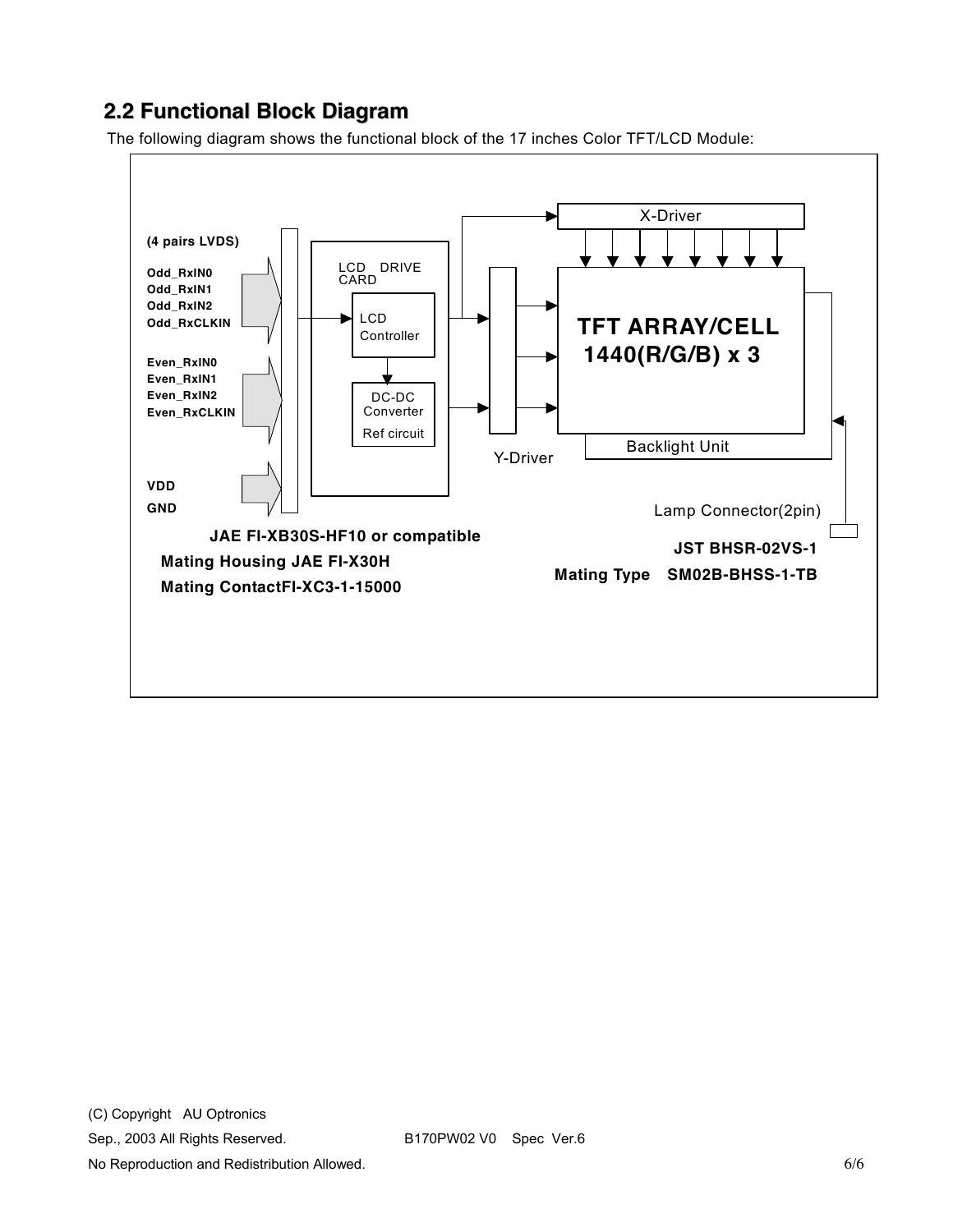# **3.0 Absolute Maximum Ratings**

| <b>Item</b>                  | Symbol      | Min                      | Max                 | Unit                                    | <b>Conditions</b> |
|------------------------------|-------------|--------------------------|---------------------|-----------------------------------------|-------------------|
| Logic/LCD Drive Voltage      | VDD.        | $-0.3$                   | $+4.0$              | [Volt]                                  |                   |
| Input Voltage of Signal      | Vin         | $-0.3$                   | $VDD+0.3$           | [Volt]                                  |                   |
| <b>CCFL Current</b>          | <b>ICFL</b> |                          |                     | [mA] rms                                |                   |
| <b>CCFL Ignition Voltage</b> | Vs          | $\overline{\phantom{0}}$ | $1160(25^{\circ}C)$ | <b>Vrms</b>                             | Note 1            |
| <b>Operating Temperature</b> | TOP         | 0                        | $+50$               | $\mathsf{I}^\circ\mathsf{C}1$           | Note 2            |
| <b>Operating Humidity</b>    | <b>HOP</b>  | 5                        | 95                  | [%RH]                                   | Note 2            |
| Storage Temperature          | TST         | $-20$                    | $+60$               | $\mathsf{I}^\circ\mathsf{C} \mathsf{I}$ | Note 2            |
| <b>Storage Humidity</b>      | <b>HST</b>  | 5                        | 95                  | [%RH]                                   | Note 2            |
| Vibration                    |             |                          | 1.5 10-500          | [G Hz]                                  |                   |
| Shock                        |             |                          | 180, 2              | [G ms]                                  | Half sine wave    |

Absolute maximum ratings of the module is as following:

Note 1 : Duration = 50msec

Note 2 : Maximum Wet-Bulb should be 39℃ and No condensation.

#### **Wet bulb temperature chart**



No Reproduction and Redistribution Allowed. The state of the state of the state of the state of the state of the state of the state of the state of the state of the state of the state of the state of the state of the state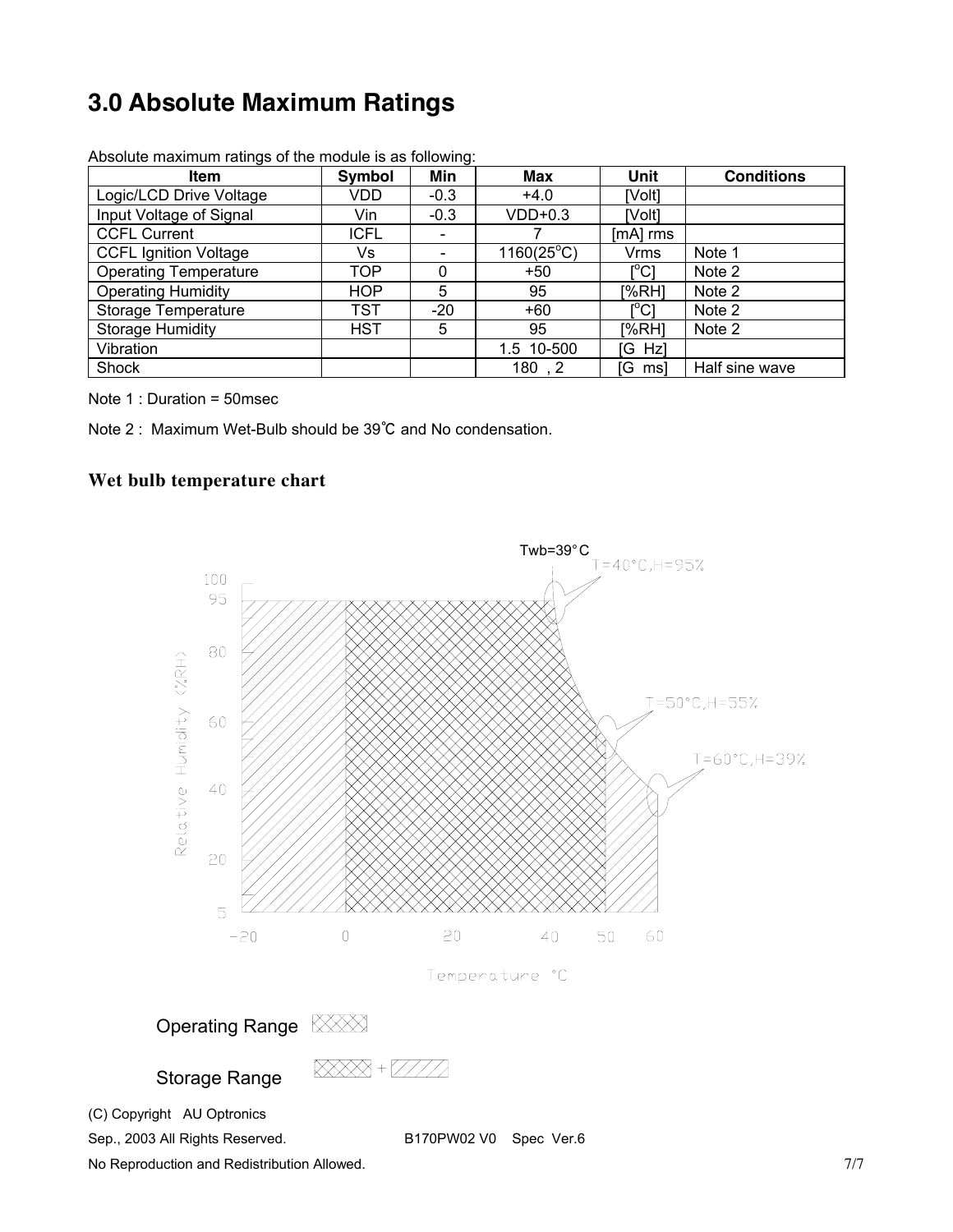# **4.0 Optical Characteristics**

| <b>Item</b>                          | Unit                                | <b>Conditions</b>     | Min.  | Typ.  | Max.  | <b>Note</b> |
|--------------------------------------|-------------------------------------|-----------------------|-------|-------|-------|-------------|
| <b>White Luminance</b><br>CCFL 6.0mA | $\lceil$ cd/m <sup>2</sup> $\rceil$ | 5 points average      | 355   | 385   |       | 1,2,3       |
| <b>Viewing Angle</b>                 | [degree]                            | Horizontal<br>(Right) | 60    | 70    |       | 2,7         |
|                                      | [degree]                            | $CR = 10$<br>(Left)   | 60    | 70    |       |             |
|                                      | [degree]                            | Vertical<br>(Upper)   | 50    | 60    |       |             |
|                                      | [degree]                            | $CR = 10$<br>(Lower)  | 50    | 60    |       |             |
| Uniformity                           |                                     | 5 Points              |       |       | 1.2   | 1           |
| Uniformity                           |                                     | 13 Points             |       |       | 1.5   |             |
| <b>CR: Contrast Ratio</b>            |                                     |                       | 350   | 400   |       | 6           |
| Cross talk                           | $\%$                                |                       |       |       | 4     | 4           |
| Response Time                        | [msec]                              | Rising                |       | 12    | 17    | 5           |
|                                      | [msec]                              | Falling               |       | 4     | 8     |             |
|                                      | [msec]                              | Raising + Falling     |       | 16    | 25    |             |
| Color / Chromaticity                 |                                     | Red x                 | 0.580 | 0.610 | 0.640 | 2,7         |
| Coordinates                          |                                     | Red v                 | 0.310 | 0.340 | 0.370 |             |
| (CIE 1931)                           |                                     | Green x               | 0.285 | 0.315 | 0.345 |             |
|                                      |                                     | Green y               | 0.520 | 0.550 | 0.580 |             |
|                                      |                                     | Blue x                | 0.115 | 0.145 | 0.175 |             |
|                                      |                                     | Blue y                | 0.085 | 0.115 | 0.145 |             |
|                                      |                                     | White x               | 0.290 | 0.320 | 0.350 |             |
|                                      |                                     | White y               | 0.300 | 0.330 | 0.360 |             |

The optical characteristics are measured under stable conditions as follows under 25℃ condition:

Note 1: Definition of 5 ,13 points position & white uniformity:

White uniformity is defined as the following with five/thirteen measurements (1~13).



(C) Copyright AU Optronics

Sep., 2003 All Rights Reserved. B170PW02 V0 Spec Ver.6

No Reproduction and Redistribution Allowed. **8/8** and  $\frac{8}{8}$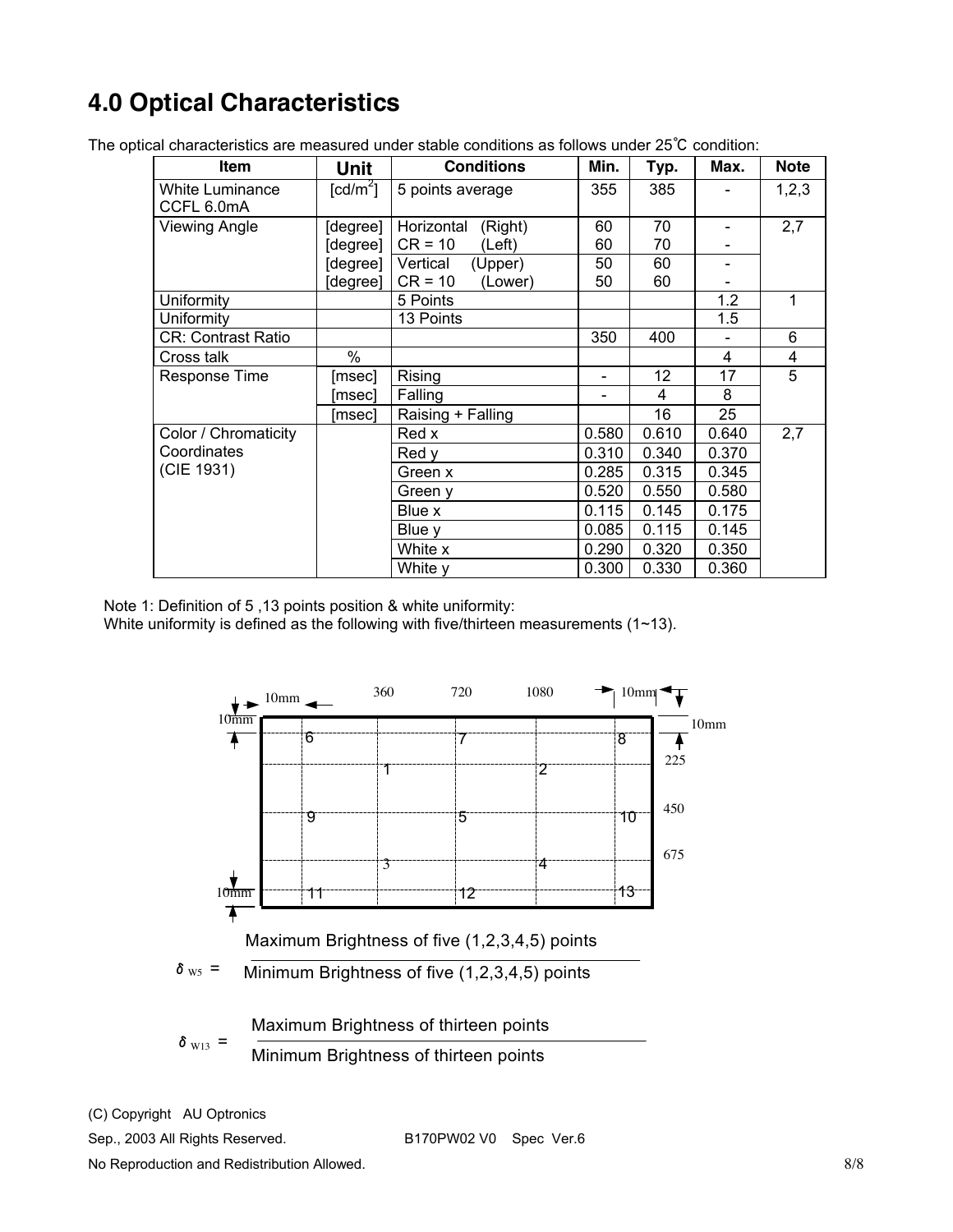#### Note 2: Measurement method

The LCD module should be stabilized at given temperature for 30 minutes to avoid abrupt temperature change during measuring. In order to stabilize the luminance, the measurement should be executed after lighting Backlight for 30 minutes in a stable, windless and dark room.



Note 3: Definition of Average Luminance of White (YL):

Measure the luminance of gray level 63 at 5 points,  $Y_L = [L (1) + L (2) + L (3) + L (4) + L (5)] / 5$ L (x) is corresponding to the luminance of the point X at Figure in Note (1).

(C) Copyright AU Optronics Sep., 2003 All Rights Reserved. B170PW02 V0 Spec Ver.6 No Reproduction and Redistribution Allowed. **9/9** and the state of the state of the state of the state of the state of the state of the state of the state of the state of the state of the state of the state of the state of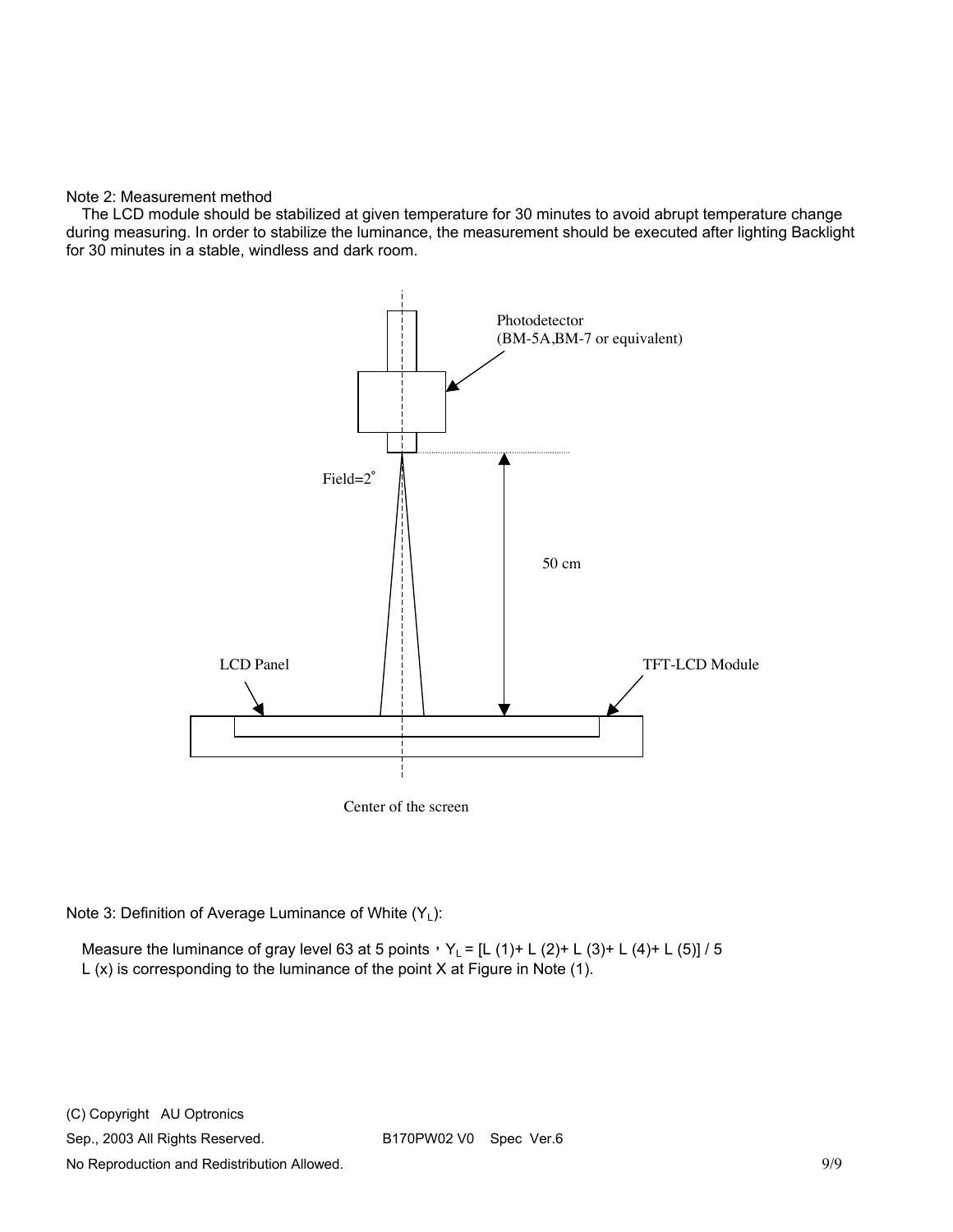#### Note 4: Definition of Cross Talk (CT)

 $CT = |Y_B - Y_A| / Y_A \times 100$  (%)

Where

 $Y_A$  = Luminance of measured location without gray level 0 pattern (cd/m<sub>2</sub>)

 $Y_B$  = Luminance of measured location with gray level 0 pattern (cd/m<sub>2</sub>)



Note 5: Definition of response time:

The output signals of BM-7 or equivalent are measured when the input signals are changed from "Black" to "White" (falling time) and from "White" to "Black" (rising time), respectively. The response time interval between the 10% and 90% of amplitudes. Refer to figure as below.



#### Note 6. Definition of contrast ratio:

Contrast ratio is calculated with the following formula.

Contrast ratio (CR)= Brightness on the "White" state Brightness on the "Black" state

(C) Copyright AU Optronics

Sep., 2003 All Rights Reserved. B170PW02 V0 Spec Ver.6

No Reproduction and Redistribution Allowed. 10/10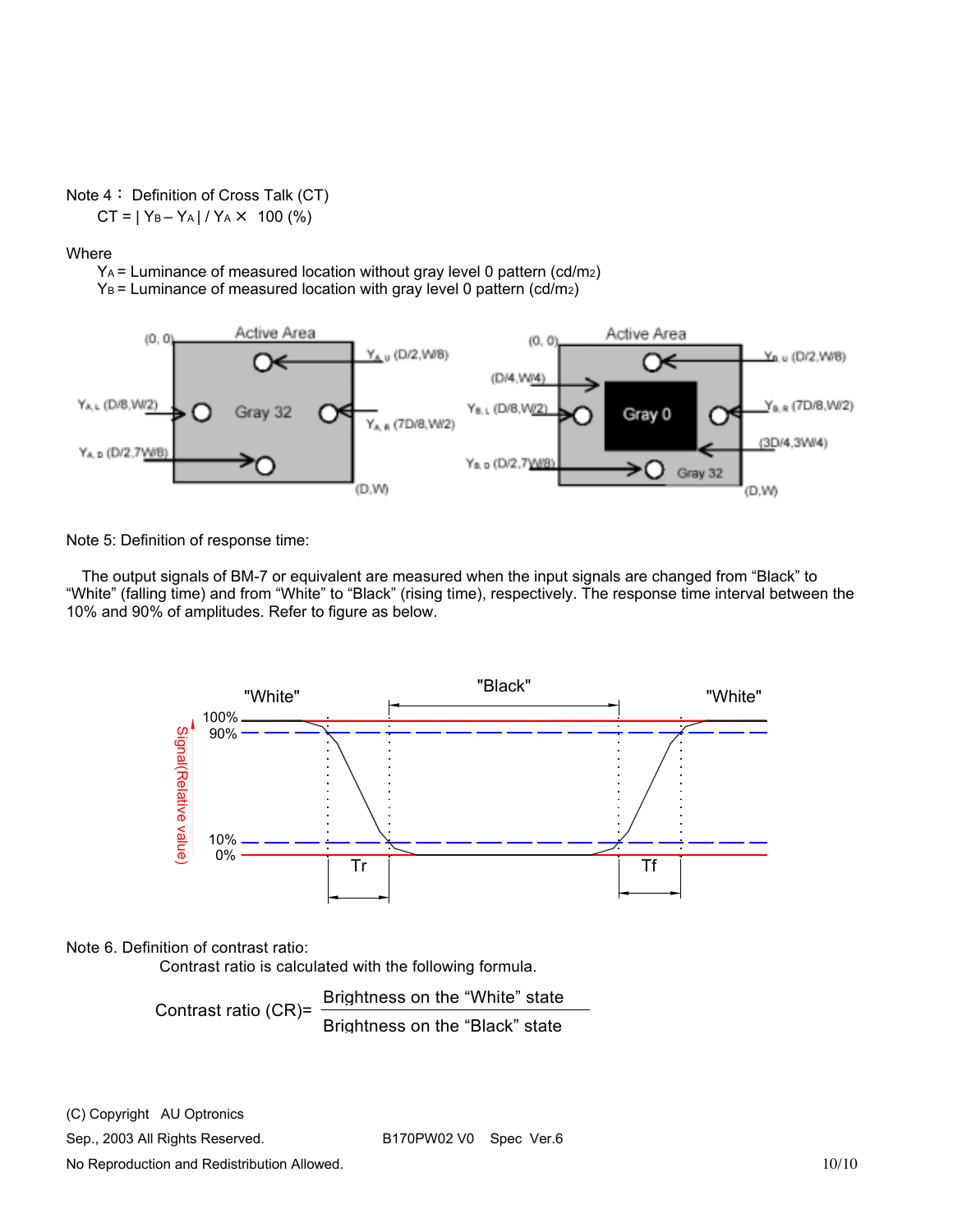#### Note 7. Definition of viewing angle

 Viewing angle is the measurement of contrast ratio ≧10, at the screen center, over a 180° horizontal and 180° vertical range (off-normal viewing angles). The 180° viewing angle range is broken down as follows; 90° ( $θ$ ) horizontal left and right and 90° ( $Φ$ ) vertical, high (up) and low (down). The measurement direction is typically perpendicular to the display surface with the screen rotated about its center to develop the desired measurement viewing angle.

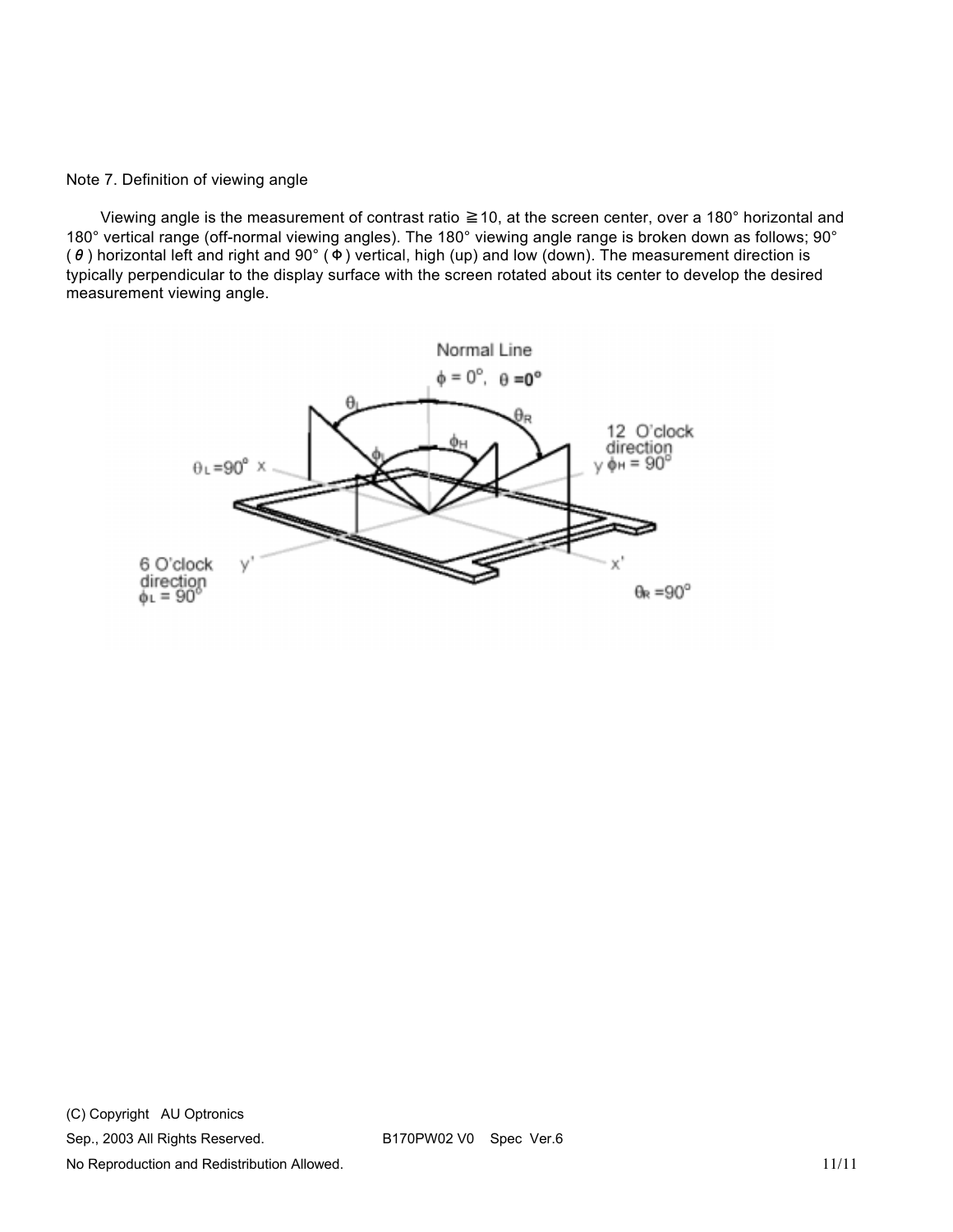# **5.0 Signal Interface**

### **5.1 Connectors**

Physical interface is described as for the connector on module.

These connectors are capable of accommodating the following signals and will be following components.

| <b>Connector Name / Designation</b> | For Signal Connector        |
|-------------------------------------|-----------------------------|
| <b>Manufacturer</b>                 | JAE or compatible           |
| <b>Type / Part Number</b>           | FI-XB30S-HF10 or compatible |
| <b>Mating Housing/Part Number</b>   | FI-X30H                     |
| <b>Mating Contact/Part Number</b>   | FI-XC3-1-15000              |
|                                     |                             |
| <b>Connector Name / Designation</b> | For Lamp Connector          |
| <b>Manufacturer</b>                 | <b>JST</b>                  |
| <b>Type / Part Number</b>           | <b>BHSR-02VS-1</b>          |
| <b>Mating Type / Part Number</b>    | SM02B-BHSS-1-TB             |

## **5.2 Signal Pin**

(1).Input signal interface

| Pin no          | Symbol               | <b>Function</b>                | Etc. |
|-----------------|----------------------|--------------------------------|------|
| 1               | <b>GND</b>           | Ground                         |      |
| $\overline{2}$  | <b>VDD</b>           | Power supply , 3.3 V (typical) |      |
| 3               | <b>VDD</b>           | Power supply , 3.3 V (typical) |      |
| 4               | $V_{EDID}$           | DDC 3.3V power                 |      |
| 5               | NC                   | Reserved for supplier test     |      |
| 6               | CLK <sub>EDID</sub>  | <b>DDC Clock</b>               |      |
| $\overline{7}$  | Data <sub>EDID</sub> | DDC data                       |      |
| 8               | Odd RxIN0-           | -LVDS differential data input  |      |
| 9               | Odd RxIN0+           | +LVDS differential data input  |      |
| 10              | <b>GND</b>           | Ground                         |      |
| 11              | Odd RxIN1-           | -LVDS differential data input  |      |
| 12 <sub>2</sub> | Odd RxIN1+           | +LVDS differential data input  |      |
| 13              | <b>GND</b>           | Ground                         |      |
| 14              | Odd RxIN2-           | -LVDS differential data input  |      |
| 15              | Odd RxIN2+           | +LVDS differential data input  |      |

(C) Copyright AU Optronics

No Reproduction and Redistribution Allowed. 12/12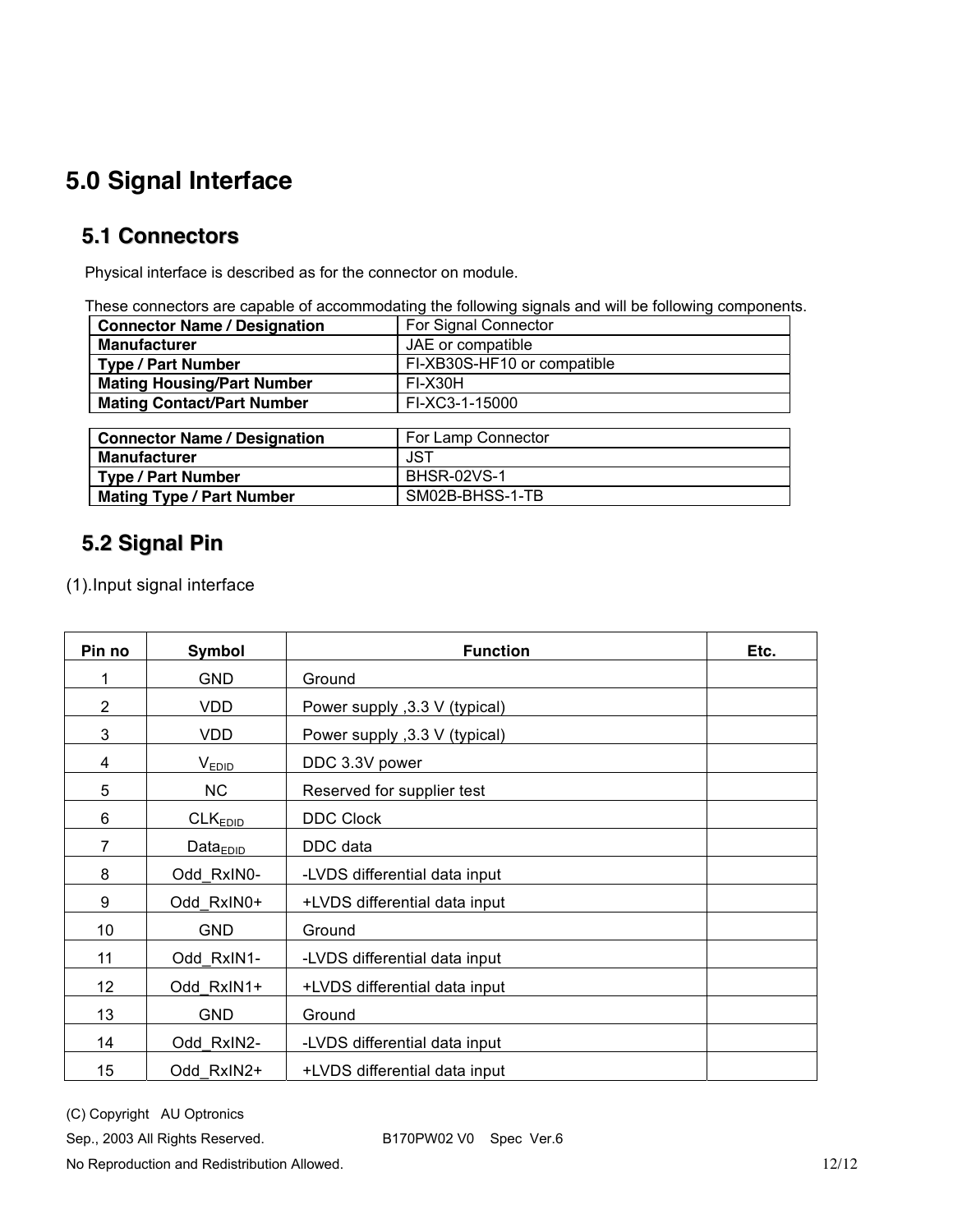| 16 | GND           | Ground                         |
|----|---------------|--------------------------------|
| 17 | Odd RxCLKIN-  | -LVDS differential clock input |
| 18 | Odd RxCLKIN+  | +LVDS differential clock input |
| 19 | GND           | Ground                         |
| 20 | Even RxIN0-   | -LVDS differential data input  |
| 21 | Even RxIN0+   | +LVDS differential data input  |
| 22 | GND           | Ground                         |
| 23 | Even RxIN1-   | -LVDS differential data input  |
| 24 | Even RxIN1+   | +LVDS differential data input  |
| 25 | GND           | Ground                         |
| 26 | Even RxIN2-   | -LVDS differential data input  |
| 27 | Even RxIN2+   | +LVDS differential data input  |
| 28 | GND           | Ground                         |
| 29 | Even RxCLKIN- | -LVDS differential clock input |
| 30 | Even RxCLKIN+ | +LVDS differential clock input |

(2) LVDS channel interface data mapping diagram

#### **ODD pair( 1st pixel input)**



(C) Copyright AU Optronics

Sep., 2003 All Rights Reserved. B170PW02 V0 Spec Ver.6

No Reproduction and Redistribution Allowed. 13/13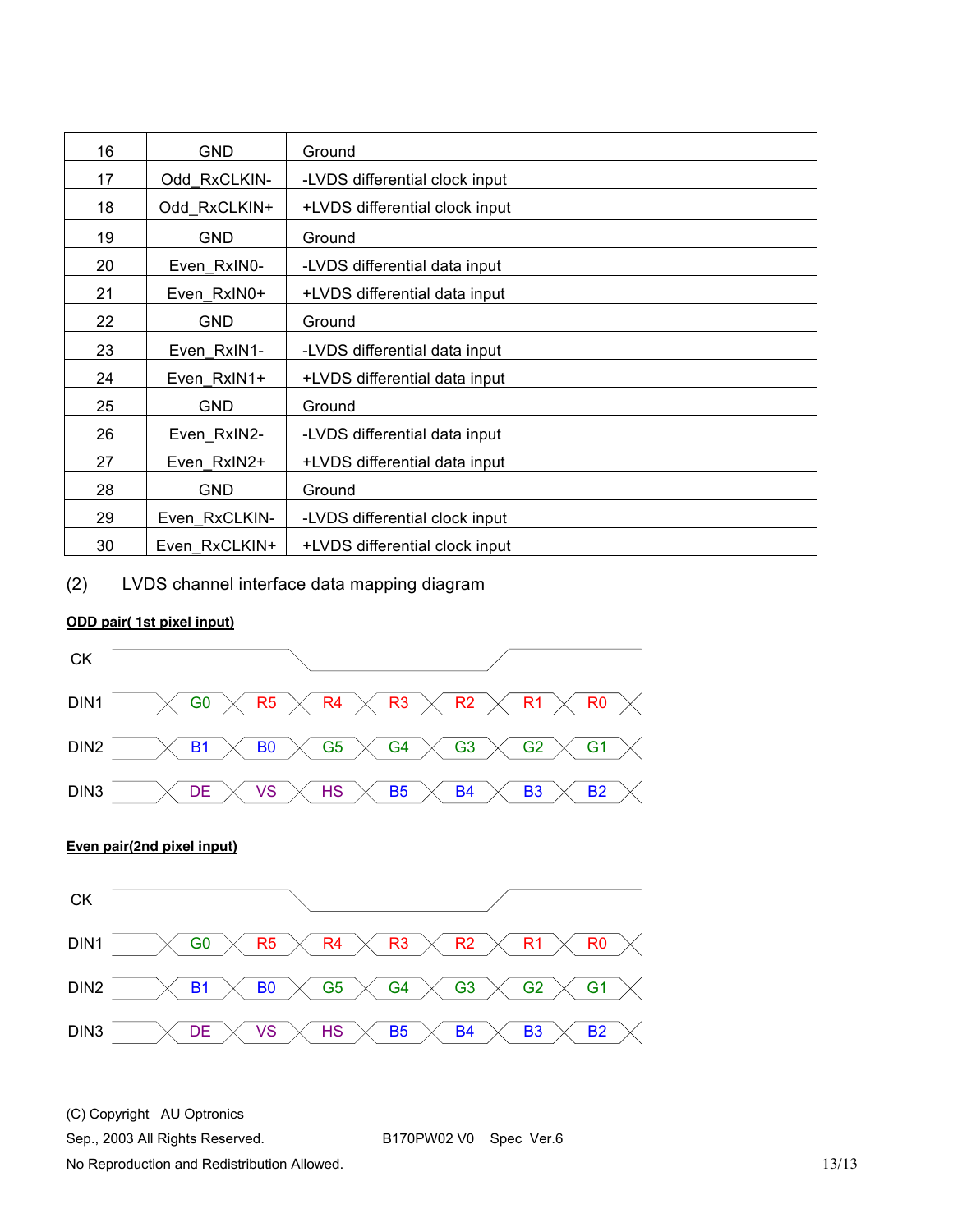## **5.3 Signal Description**

The module uses a LVDS receiver embedded in AUO's ASIC. LVDS is a differential signal technology for LCD interface and high-speed data transfer device.

| <b>Description</b>                                                                              |
|-------------------------------------------------------------------------------------------------|
| +3.3V EDID Power                                                                                |
| <b>EDID Clock Input</b>                                                                         |
| EDID Data Input                                                                                 |
| LVDS differential data input (Red0-Red5, Green0)                                                |
|                                                                                                 |
| LVDS differential data input (Green1-Green5, Blue0-Blue1)                                       |
|                                                                                                 |
| LVDS differential data input (Blue2-Blue5, Hsync, Vsync, DSPTMG)                                |
|                                                                                                 |
| LVDS differential clock input                                                                   |
|                                                                                                 |
|                                                                                                 |
| +3.3V Power Supply                                                                              |
| Ground                                                                                          |
| Montant for a state of a state for the following state of a state $\lambda$ (Fig. ) of $\alpha$ |

**Note**: Input signals shall be in low status when VDD is off. Internal circuit of LVDS inputs are as following.

| <b>Signal Name</b> | . on oant of Eve of mipato are ao fonoming.<br><b>Description</b> |                                                             |
|--------------------|-------------------------------------------------------------------|-------------------------------------------------------------|
| +RED5              | Red Data 5 (MSB)                                                  | Red-pixel Data                                              |
| +RED4              | Red Data 4                                                        | Each red pixel's brightness data consists of these 6 bits   |
| +RED3              | Red Data 3                                                        | pixel data.                                                 |
| +RED2              | Red Data 2                                                        |                                                             |
| +RED1              | Red Data 1                                                        |                                                             |
| +RED0              | Red Data 0 (LSB)                                                  |                                                             |
|                    | <b>Red-pixel Data</b>                                             |                                                             |
| +GREEN 5           | Green Data 5 (MSB)                                                | Green-pixel Data                                            |
| +GREEN 4           | Green Data 4                                                      | Each green pixel's brightness data consists of these 6 bits |
| +GREEN 3           | Green Data 3                                                      | pixel data.                                                 |
| +GREEN 2           | Green Data 2                                                      |                                                             |
| +GREEN 1           | Green Data 1                                                      |                                                             |
| +GREEN 0           | Green Data 0 (LSB)                                                |                                                             |
|                    | <b>Green-pixel Data</b>                                           |                                                             |
| +BLUE 5            | Blue Data 5 (MSB)                                                 | <b>Blue-pixel Data</b>                                      |
| +BLUE 4            | Blue Data 4                                                       | Each blue pixel's brightness data consists of these 6 bits  |
| +BLUE 3            | Blue Data 3                                                       | pixel data.                                                 |
| +BLUE 2            | Blue Data 2                                                       |                                                             |
| +BLUE 1            | Blue Data 1                                                       |                                                             |
| +BLUE 0            | Blue Data 0 (LSB)                                                 |                                                             |
|                    | <b>Blue-pixel Data</b>                                            |                                                             |
| -DTCLK             | <b>Data Clock</b>                                                 | The typical frequency is 48.2 MHz. The signal is used to    |
|                    |                                                                   | strobe the pixel data and DSPTMG signals. All pixel data    |
|                    |                                                                   | shall be valid at the falling edge when the DSPTMG signal   |
|                    |                                                                   | is high.                                                    |
| <b>DSPTMG</b>      | <b>Display Timing</b>                                             | This signal is strobed at the falling edge of               |
|                    |                                                                   | -DTCLK. When the signal is high, the pixel data shall be    |
|                    |                                                                   | valid to be displayed.                                      |
| <b>VSYNC</b>       | <b>Vertical Sync</b>                                              | The signal is synchronized to -DTCLK.                       |
| <b>HSYNC</b>       | <b>Horizontal Sync</b>                                            | The signal is synchronized to -DTCLK.                       |

(C) Copyright AU Optronics

Sep., 2003 All Rights Reserved. B170PW02 V0 Spec Ver.6

No Reproduction and Redistribution Allowed. 14/14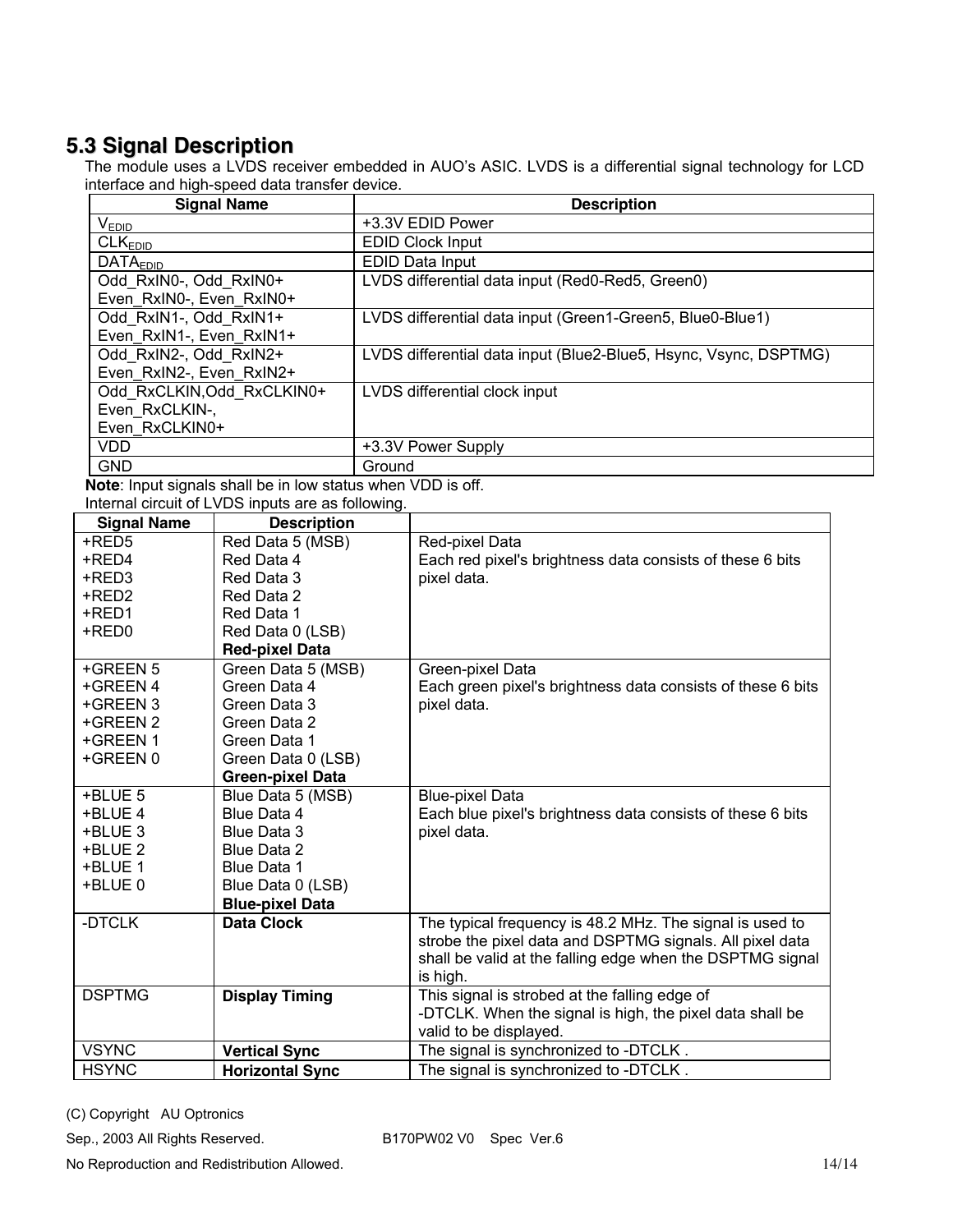**Note:** Output signals from any system shall be low or Hi-Z state when VDD is off.

## **5.4 Signal Electrical Characteristics**

Input signals shall be in low status when VDD is off.

It is recommended to refer the specifications of SN75LVDS86DGG (Texas Instruments) in detail.

Signal electrical characteristics are as follows:

| <b>Parameter</b> | <b>Condition</b>        | Min  | Max | Unit |
|------------------|-------------------------|------|-----|------|
|                  | Differential Input High |      |     |      |
| Vth              | Voltage(Vcm=+1.2V)      |      | 100 | [mV] |
|                  | Differential Input Low  |      |     |      |
| Vtl              | Voltage(Vcm=+1.2V)      | -100 |     | ſmV  |

#### **5.5 Signal for Lamp connector**

| Pin # | <b>Signal Name</b> |
|-------|--------------------|
|       | Lamp High Voltage  |
|       | Lamp Low Voltage   |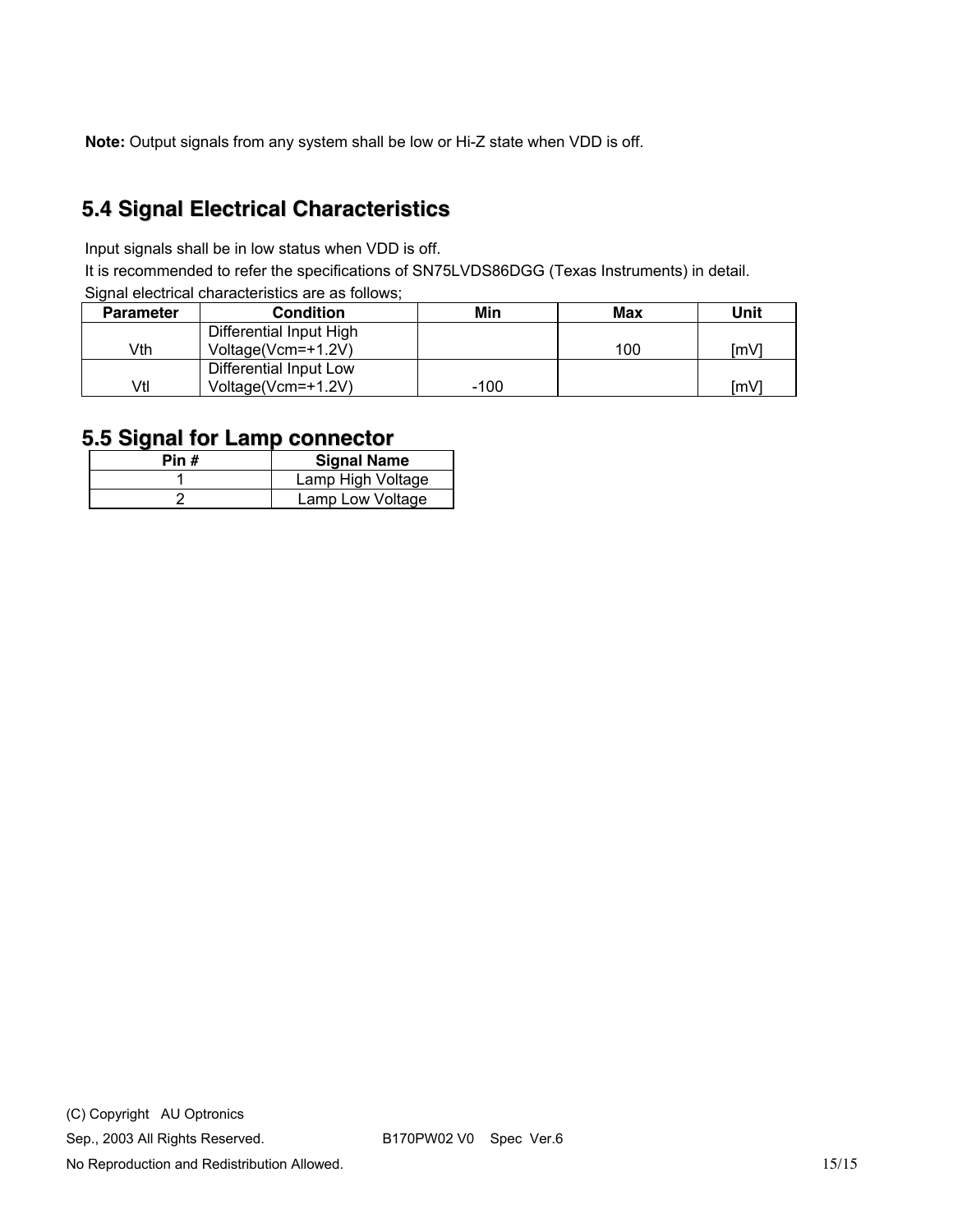## **6.0 Pixel Format Image**

|            | 1            | $\overline{2}$         |   | 1439 1440 |        |              |              |
|------------|--------------|------------------------|---|-----------|--------|--------------|--------------|
| 1st Line   | G B <br>R    | R<br>$G \mid B$        | R | G         | B      | R<br>G       | $\mathsf{B}$ |
|            | ٠            | $\bullet$<br>٠         |   |           |        |              |              |
|            |              | $\bullet$<br>$\bullet$ |   |           |        |              |              |
|            |              | $\bullet$              |   |           |        | $\bullet$    |              |
|            | $\bullet$    | $\bullet$<br>$\bullet$ |   |           |        | $\bullet$    |              |
|            | ٠            | $\bullet$<br>$\bullet$ |   |           |        | ٠            |              |
|            |              | ٠<br>٠                 |   |           |        |              |              |
|            |              | $\blacksquare$         |   |           |        | $\mathbf{I}$ |              |
| 900th Line | $G$ B R<br>R | $G \mid B$             | R | G         | B<br>R | G            | $\mathsf{B}$ |

Following figure shows the relationship of the input signals and LCD pixel format.

### **7.0 Parameter guide line for CCFL Inverter**

| <b>Parameter</b>                | Min | <b>DP-1</b> | <b>Max</b> | <b>Units</b>         | <b>Condition</b>    |
|---------------------------------|-----|-------------|------------|----------------------|---------------------|
| White Luminance                 |     |             |            |                      |                     |
| 5 points average                | 350 | 385         |            | [cd/m <sup>2</sup> ] | $(Ta=25^{\circ}C)$  |
|                                 |     |             |            |                      |                     |
| CCFL current(ICFL)              |     | 6.0         | 7.0        | [mA] rms             | $(Ta=25^{\circ}C)$  |
|                                 |     |             |            |                      | Note 2              |
| <b>CCFL Frequency(FCFL)</b>     | 45  | 50          | 80         | [KHz]                | $(Ta=25^{\circ}C)$  |
|                                 |     |             |            |                      | Note 3              |
| CCFL Ignition Voltage(Vs)       |     |             | 1500       | [Volt] rms           | $(Ta = 0^{\circ}C)$ |
|                                 |     |             |            |                      | Note 4              |
| <b>CCFL Voltage (Reference)</b> | 775 | 815         | 940        | [Volt] rms           | $(Ta=25^{\circ}C)$  |
| (VCFL)                          |     |             |            |                      | Note 5              |
| CCFL Power consumption          |     | 9.8         |            | [Watt]               | $(Ta=25^{\circ}C)$  |
| (PCFL)                          |     |             |            |                      | Note 5, 6           |

**Note 1**: DP-1 are AUO recommended Design Points.

\*1 All of characteristics listed are measured under the condition using the AUO Test inverter.

\*2 In case of using an inverter other than listed, it is recommended to check the inverter carefully. Sometimes, interfering noise stripes appear on the screen, and substandard luminance or flicker at low power may happen. \*3 In designing an inverter, it is suggested to check safety circuit ver carefully. Impedance of CCFL, for instance, becomes more than 1 [M ohm] when CCFL is damaged.

(C) Copyright AU Optronics

Sep., 2003 All Rights Reserved. B170PW02 V0 Spec Ver.6

No Reproduction and Redistribution Allowed. 16/16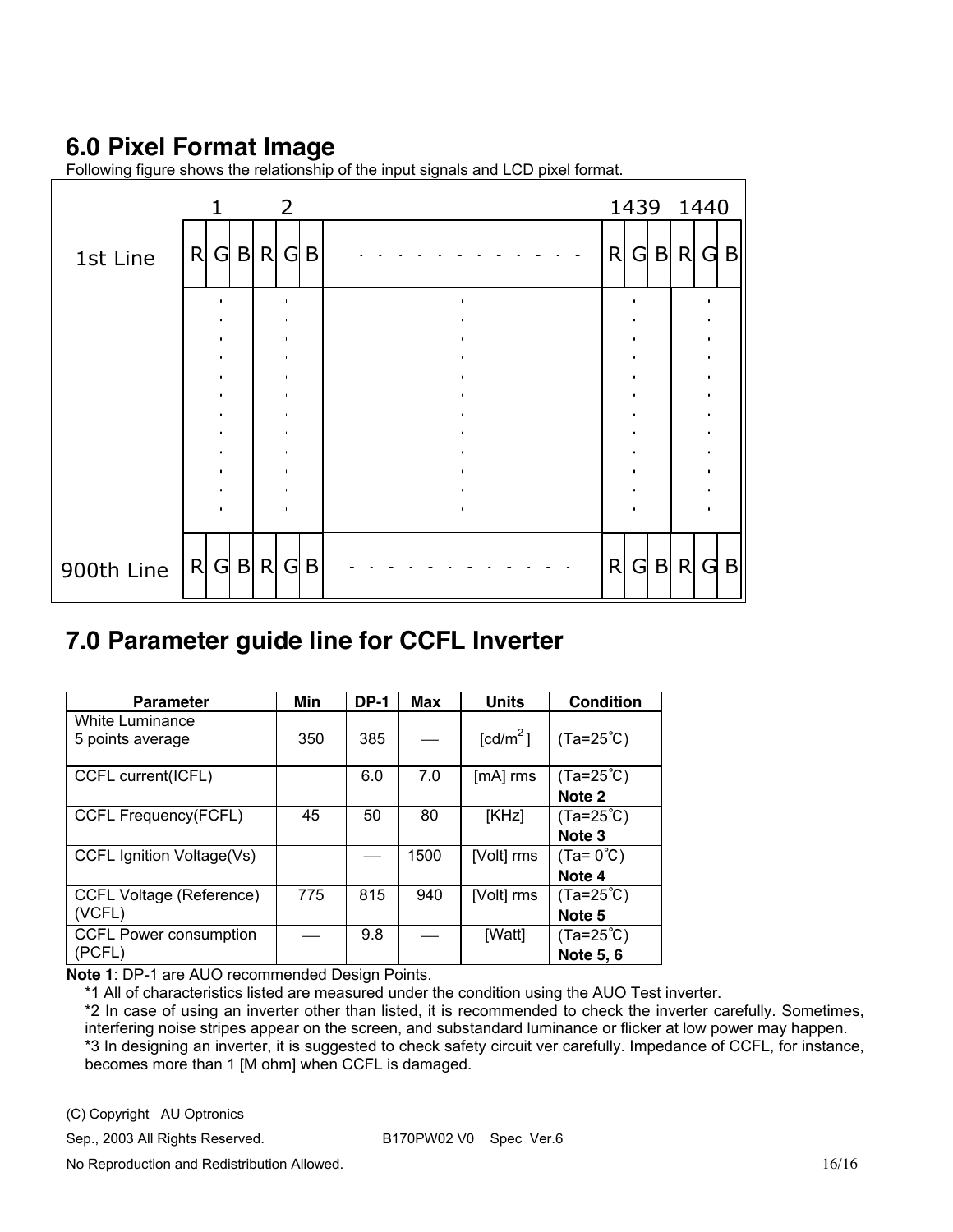\*4 Generally, CCFL has some amount of delay time after applying start-up voltage. It is recommended to keep on applying start-up voltage for 1 [Sec] until discharge.

\*5 The CCFL inverter operating frequency must be carefully chosen so that no interfering noise stripes on the screen were induced.

\*6 Reducing CCFL current increases CCFL discharge voltage and generally increases CCFL discharge frequency. So all the parameters of an inverter should be carefully designed so as not to produce too much leakage current from high-voltage output of the inverter.

**Note 2**: It should be employed the inverter, which has "Duty Dimming", if ICCFL is less than 4mA.

- **Note 3**: The CCFL inverter operating frequency should be carefully determined to avoid interference between inverter and TFT LCD.
- Note 4: The inverter open voltage should be designed larger than the lamp starting voltage at T=0<sup>o</sup>C, otherwise backlight may be blinking for a moment after turning on or not be able to turn on. The open voltage should be measured after ballast capacitor. If an inverter has shutdown function it should keep its open voltage. for longer than 1 second even if lamp connector is open.
- **Note 5**: Calculator value for reference (ICFL×VCFL=PCFL)
- **Note 6:** This model has 2 CCFL lamps.

## **8.0 Interface Timings**

| Parameter             |                   | Symbol                      | Min. | Typ. | Max. | Unit                          | Condition            |
|-----------------------|-------------------|-----------------------------|------|------|------|-------------------------------|----------------------|
| Clock frequency       |                   | $1/\,T_{\text{CLOCK}}$      | 20   | 48.2 | 85   | <b>MHz</b>                    | LVDS 2 channel input |
| Horizontal<br>Section | Period            | Τн                          | 840  | 880  | 1024 |                               |                      |
|                       | Active            | $T_{HD}$                    | 720  | 720  | 720  |                               |                      |
|                       | <b>Blanking</b>   | $\mathsf{T}_{\mathsf{HB}}$  | 140  | 160  | 304  |                               |                      |
|                       | Hsync Width       | $\mathsf{T}_{\mathsf{HSW}}$ | 10   | 16   | 20   | $\mathsf{T}_{\mathsf{CLOCK}}$ |                      |
|                       | <b>Back Porch</b> | $\mathsf{T}_{\mathsf{HSB}}$ | 98   | 112  | 142  |                               |                      |
|                       | Front Porch       | $T_{HSF}$                   | 142  | 32   | 142  |                               |                      |
|                       | Period            | $T_{V}$                     | 911  | 912  | 2048 |                               |                      |
| Vertical<br>Section   | Active            | T <sub>VD</sub>             | 900  | 900  | 900  |                               |                      |
|                       | <b>Blanking</b>   | $T_{VB}$                    | 11   | 12   | 1148 | T <sub>HD</sub>               |                      |
|                       | Vsync Width       | $T_{\rm VSW}$               | 2    | 3    | 5    |                               |                      |
|                       | Back Porch        | $T_{VSB}$                   | 6    | 6    | 1140 |                               |                      |
|                       | Front Porch       | $T_{\text{VSF}}$            | 3    | 3    | 3    |                               |                      |

#### **8.1 Timing Characteristics**

(C) Copyright AU Optronics

Sep., 2003 All Rights Reserved. B170PW02 V0 Spec Ver.6

No Reproduction and Redistribution Allowed. 17/17 and 17/17 and 17/17 and 17/17 and 17/17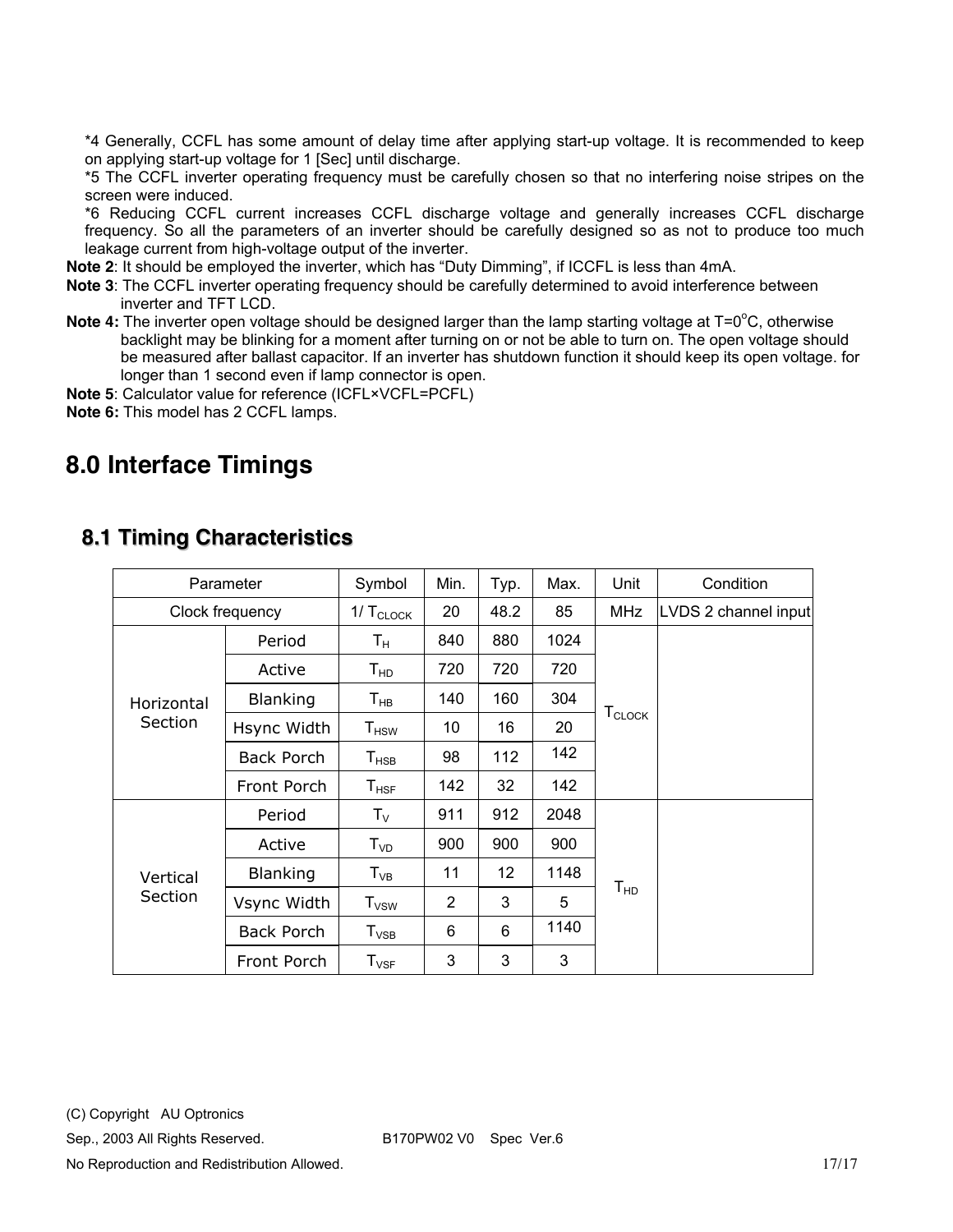## **8.2 Timing Definition**

**Input Timing Definition** 



(C) Copyright AU Optronics

Sep., 2003 All Rights Reserved. B170PW02 V0 Spec Ver.6

No Reproduction and Redistribution Allowed. 18/18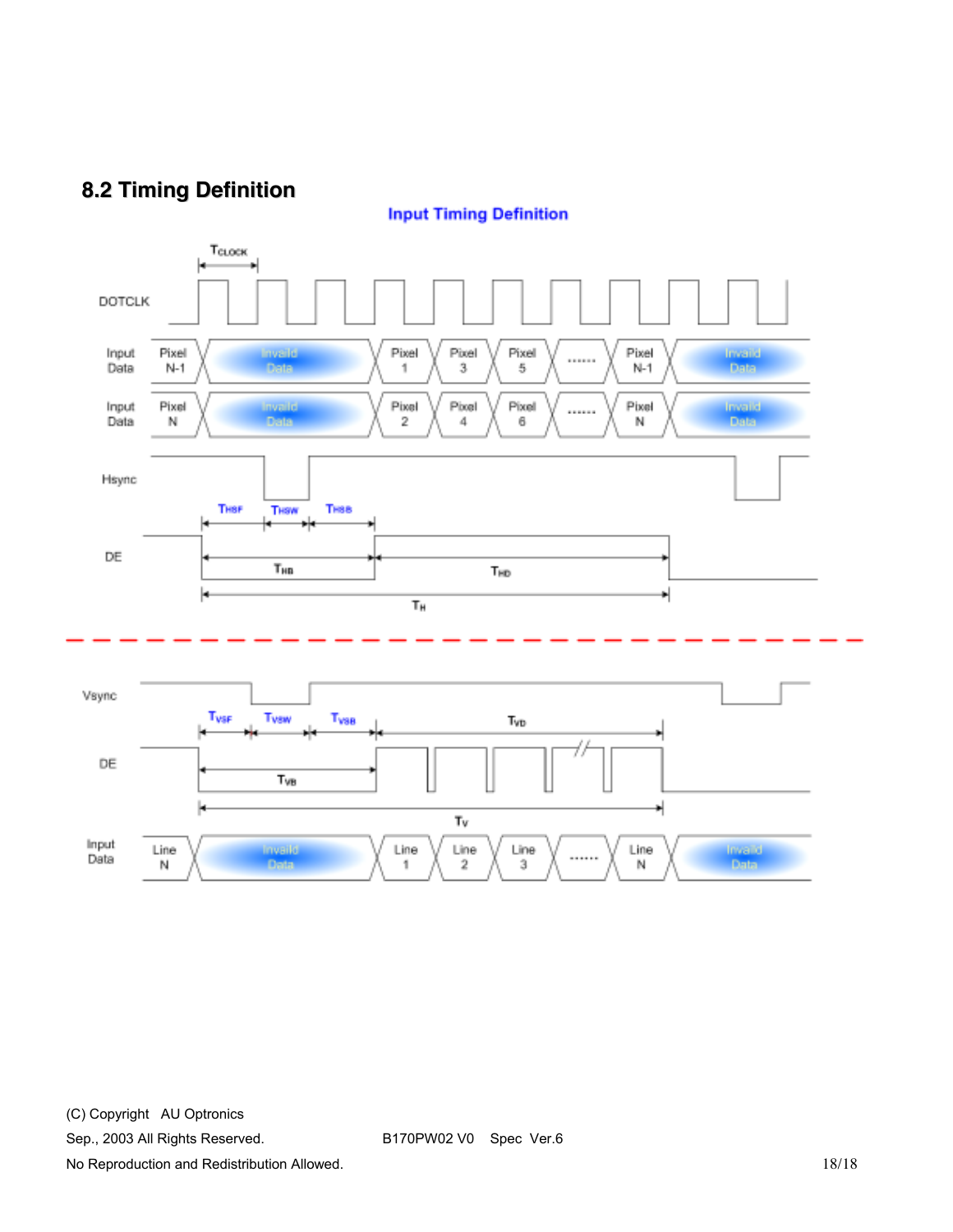# **9.0 Power Consumption**

Input power specifications are as follows;

| <b>Symbol</b>                                      | <b>Parameter</b>                                                                                        | Min | <b>Typ</b> | Max  | <b>Units</b>  | <b>Condition</b>      |  |
|----------------------------------------------------|---------------------------------------------------------------------------------------------------------|-----|------------|------|---------------|-----------------------|--|
| <b>Module</b>                                      |                                                                                                         |     |            |      |               |                       |  |
| <b>VDD</b>                                         | Logic/LCD Drive<br>Voltage                                                                              | 3.0 | 3.3        | 3.6  | [Volt]        | Load Capacitance 20uF |  |
| <b>PDD</b>                                         | <b>VDD Power</b>                                                                                        |     | 2.15       |      | [Watt]        | All White pattern     |  |
| PDD Max                                            | <b>VDD Power max</b>                                                                                    |     |            | 3.3  | [Watt]        | All BLACK pattern     |  |
| IDD                                                | <b>IDD Current</b>                                                                                      |     | 630        |      | mA            | All White pattern     |  |
| IDD Max                                            | <b>IDD Current max</b>                                                                                  |     |            | 1000 | mA            | All BLACK pattern     |  |
| <b>VDDrp</b>                                       | Allowable<br>Logic/LCD Drive<br>Ripple Voltage                                                          |     |            | 100  | [mV]<br>p-p   |                       |  |
| <b>VDDns</b>                                       | Allowable<br>Logic/LCD Drive<br><b>Ripple Noise</b>                                                     |     |            | 100  | [mV]<br>p-p   |                       |  |
| Lamp                                               |                                                                                                         |     |            |      |               |                       |  |
| <b>ICFL</b>                                        | <b>CCFL current</b>                                                                                     | 3.0 | 6.0        | 7.0  | [mA]<br>rms   | $(Ta=25^{\circ}C)$    |  |
| <b>VCFL</b>                                        | <b>CCFL Voltage</b><br>(Reference)                                                                      |     | 785        |      | [Volt]<br>rms | $(Ta=25^{\circ}C)$    |  |
| <b>PCFL</b>                                        | <b>CCFL Power</b><br>consumption                                                                        |     | 9.8        |      | [Watt]        | $(Ta=25^{\circ}C)$    |  |
| <b>Total</b><br><b>Power</b><br><b>Consumption</b> | 13.1 Watt typ (w/o Inverter, All black pattern)@LCM circuit 3.3 Watt(typ.), B/L input 9.8<br>Watt(typ.) |     |            |      |               |                       |  |

**Note : VDD=3.3V**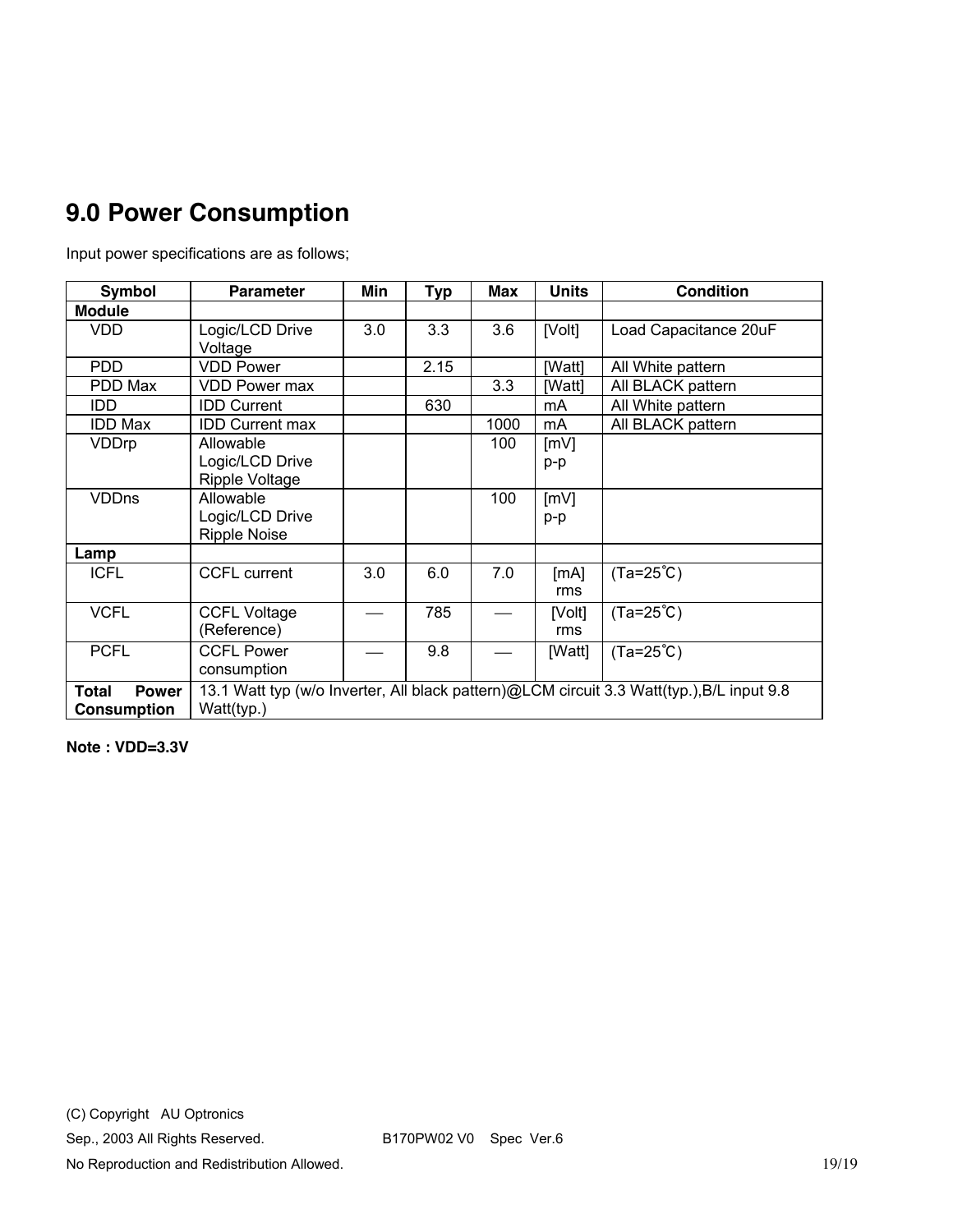## **10. Power ON/OFF Sequence**

VDD power and lamp on/off sequence is as follows. Interface signals are also shown in the chart. Signals from any system shall be Hi-Z state or low level when VDD is off.

Sequence of Power-on/off and signal-on/off



Apply the lamp voltage within the LCD operating range. When the backlight turns on before the LCD operation or the LCD turns off before the backlight turns off, the display may momentarily become abnormal.

No Reproduction and Redistribution Allowed. 20/20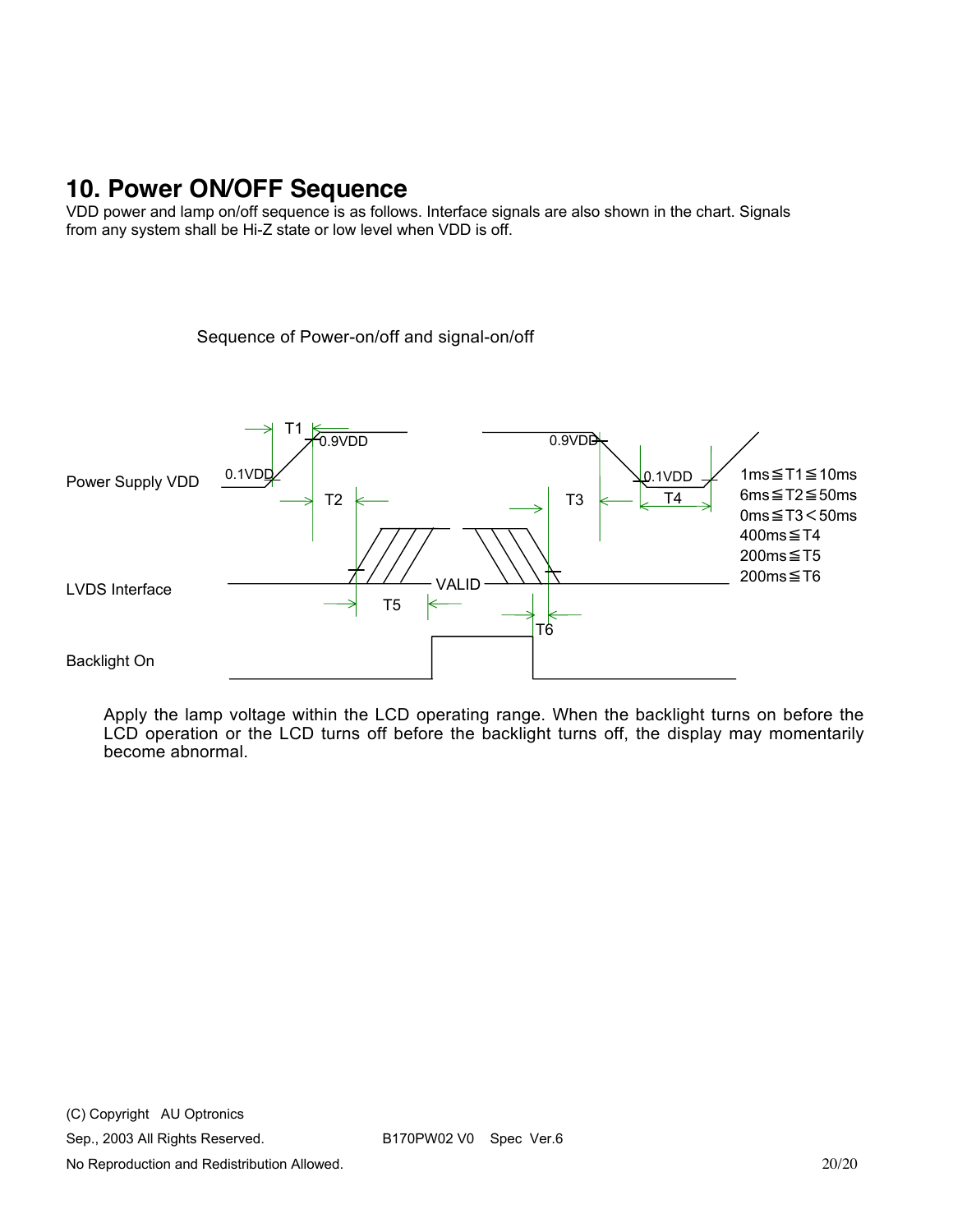# **11.0 Reliability /Safety Requirement**

| Items                             | <b>Required Condition</b>                                                                                                           |  |  |  |  |  |
|-----------------------------------|-------------------------------------------------------------------------------------------------------------------------------------|--|--|--|--|--|
| <b>Temperature Humidity Bias</b>  | 40°C/90%,300Hr                                                                                                                      |  |  |  |  |  |
| <b>High Temperature Operation</b> | 50°C/Dry,300Hr                                                                                                                      |  |  |  |  |  |
| Low Temperature Operation         | 0°C,500Hr                                                                                                                           |  |  |  |  |  |
| Continuous Life                   | 25°C, 2000 hours                                                                                                                    |  |  |  |  |  |
| On/Off Test                       | ON/30 sec. OFF/30sec., 30,000 cycles                                                                                                |  |  |  |  |  |
| <b>Hot Storage</b>                | 60°C/40% RH ,240 hours                                                                                                              |  |  |  |  |  |
| Cold Storage                      | 20℃/50% RH ,240 hours                                                                                                               |  |  |  |  |  |
| <b>Thermal Shock Test</b>         | -20°C/30 min ,60°C/30 min 100cycles                                                                                                 |  |  |  |  |  |
| <b>Hot Start Test</b>             | 50°C/1 Hr min. power on/off per 5 minutes, 5 times                                                                                  |  |  |  |  |  |
| <b>Cold Start Test</b>            | 0°C/1 Hr min. power on/off per 5 minutes, 5 times                                                                                   |  |  |  |  |  |
| Shock Test (Non-Operating)        | 180G, 2ms, Half-sine wave                                                                                                           |  |  |  |  |  |
| Vibration Test (Non-Operating)    | Sinusoidal vibration, 1.5G zero-to-peak, 10 to 500 Hz,<br>0.5 octave/minute; 0.5hr in each of three mutually<br>perpendicular axes. |  |  |  |  |  |
| <b>ESD</b>                        | Air: operation ±5KV / non-operation ±20KV                                                                                           |  |  |  |  |  |
| <b>Altitude Test</b>              | 10000 ft / operation / 8Hr<br>30000ft / non-operation / 24r                                                                         |  |  |  |  |  |
| Maximum Side Mount Torque         | $2.5$ kgf.cm.                                                                                                                       |  |  |  |  |  |

### **11.1 Reliability Test Conditions**

CCFL Life : 10,000 hours minimum

MTBF(Excluding the CCFL) : 30,000 hours with a confidence level 90%

## 11.2 Safety

UL 60950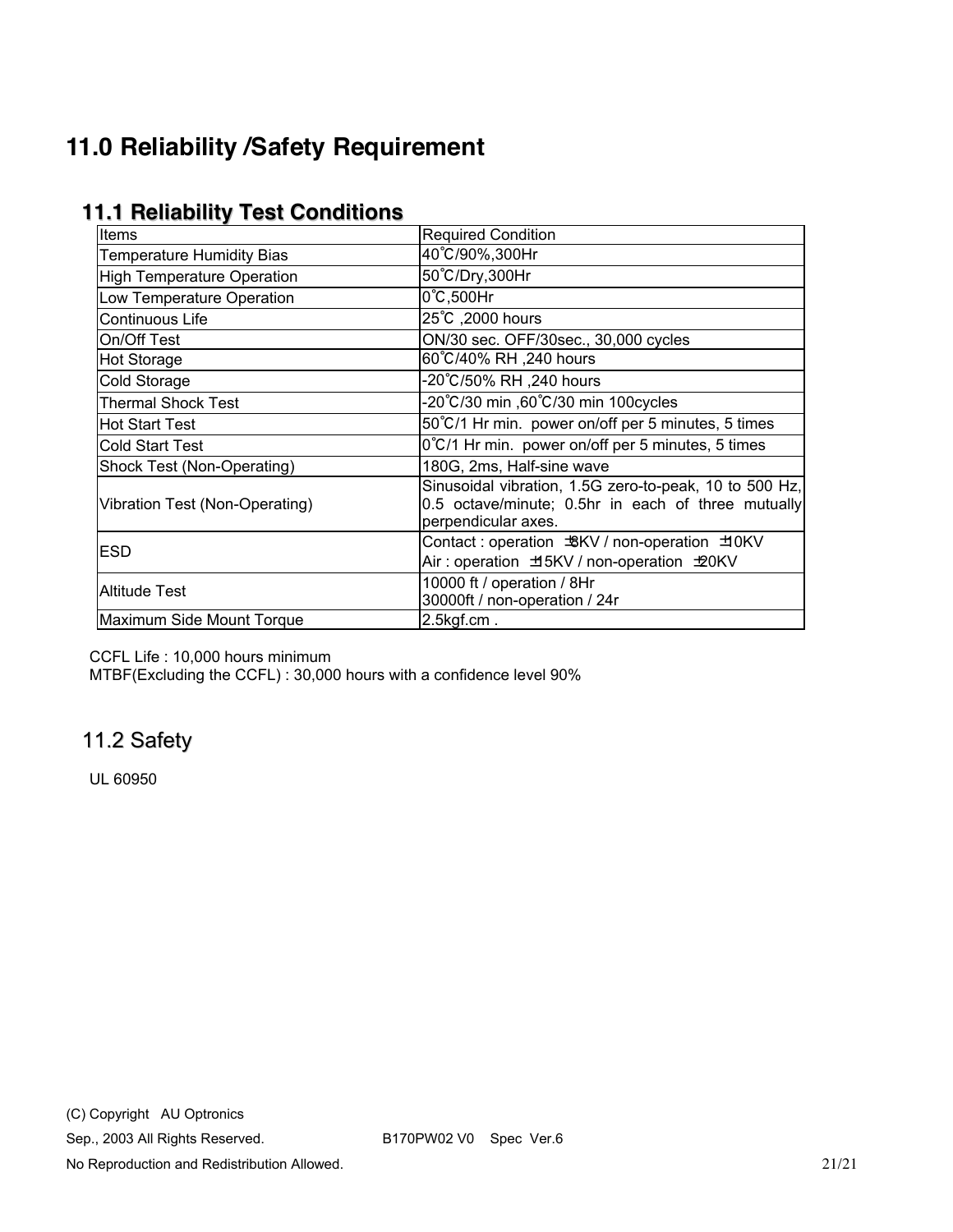## 12.0 Packing dimension



(C) Copyright AU Optronics

Sep., 2003 All Rights Reserved. B170PW02 V0 Spec Ver.6

No Reproduction and Redistribution Allowed. 22/22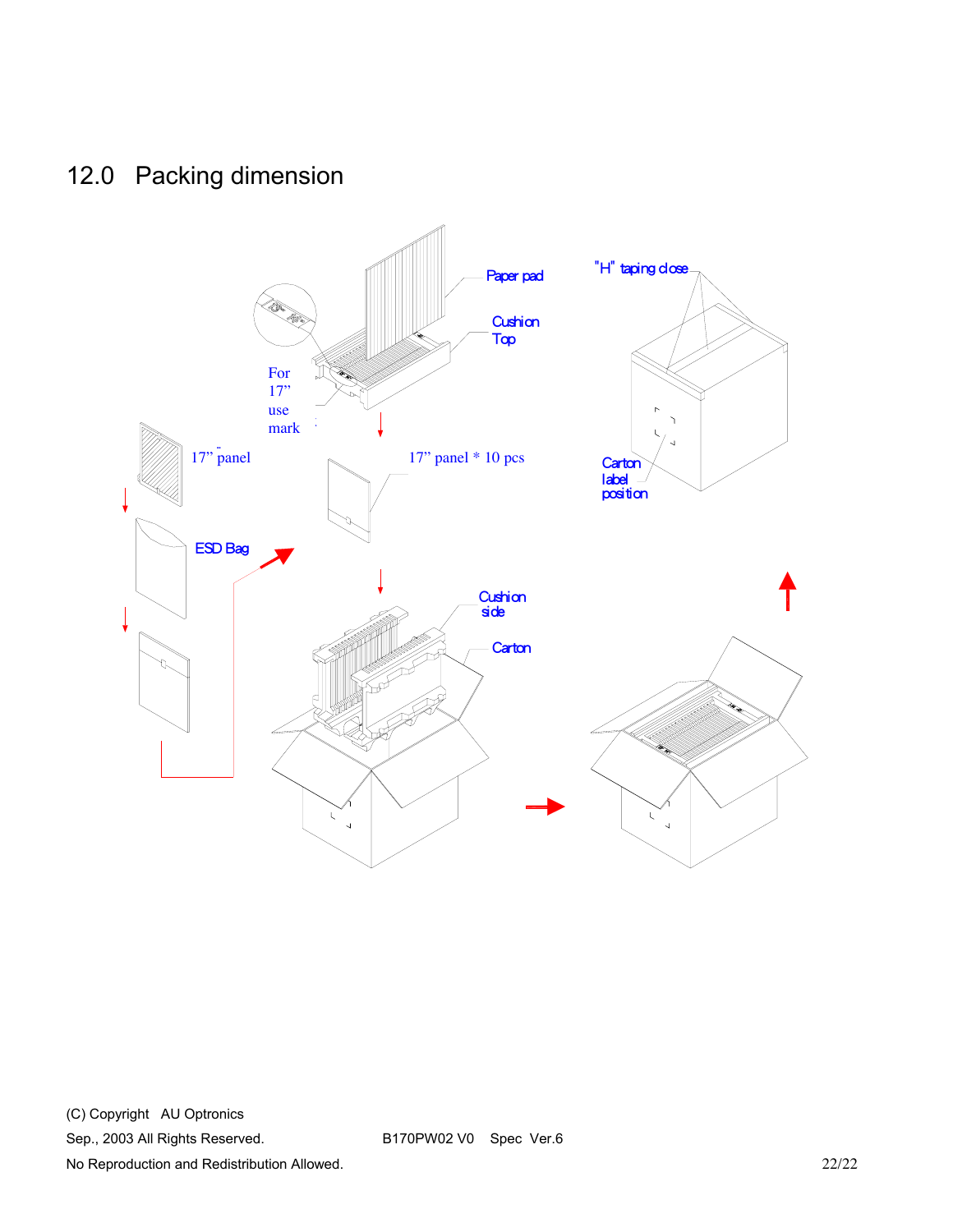### **13.0 Mechanical Characteristics**

**13.1 LCM Outline dimension (Front View)**



No Reproduction and Redistribution Allowed. 23/23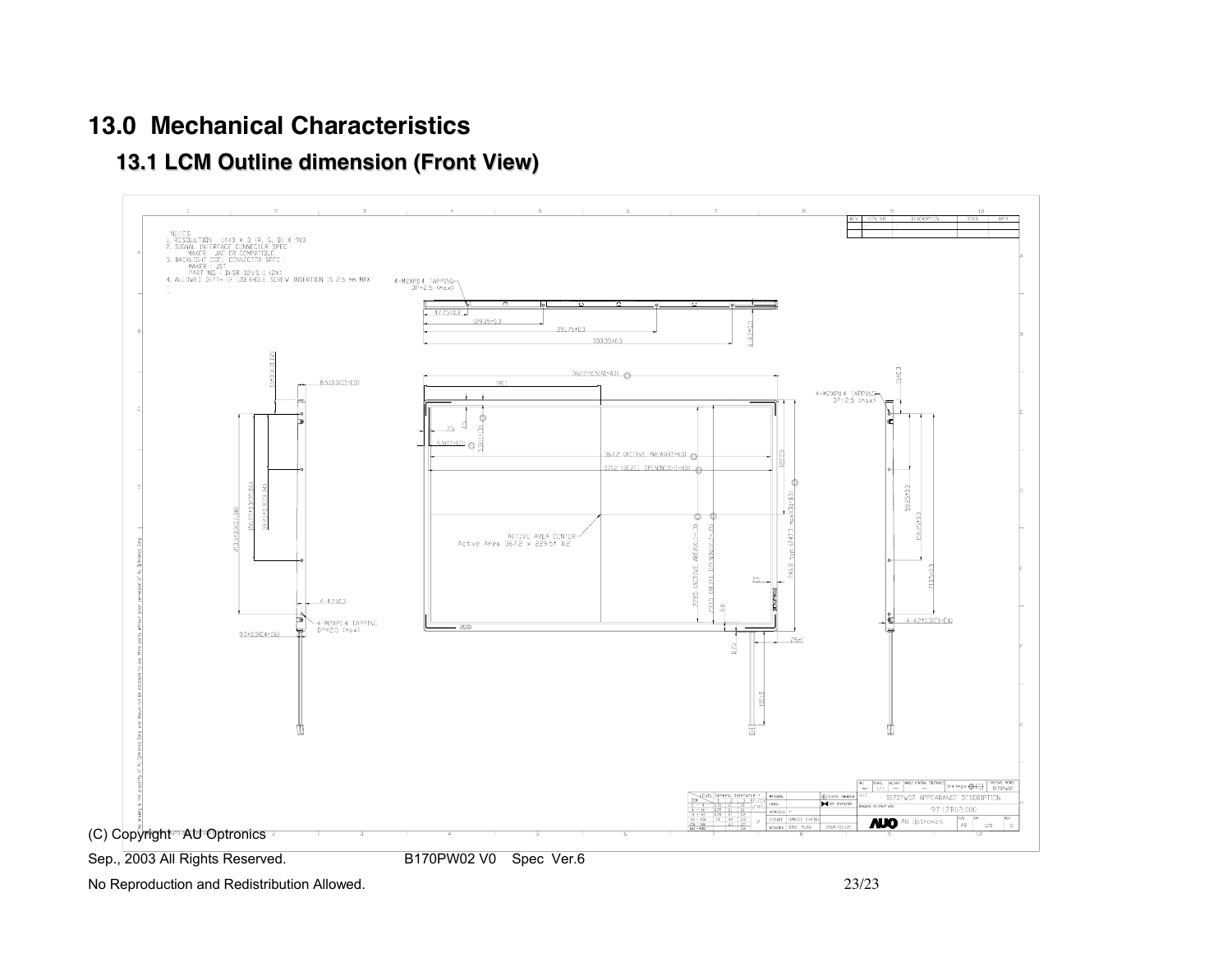## **13.2 LCM Outline Dimension (Rear View)**



(C) Copyright AU Optronics

Sep., 2003 All Rights Reserved. B170PW02 V0 Spec Ver.6

No Reproduction and Redistribution Allowed. 24/24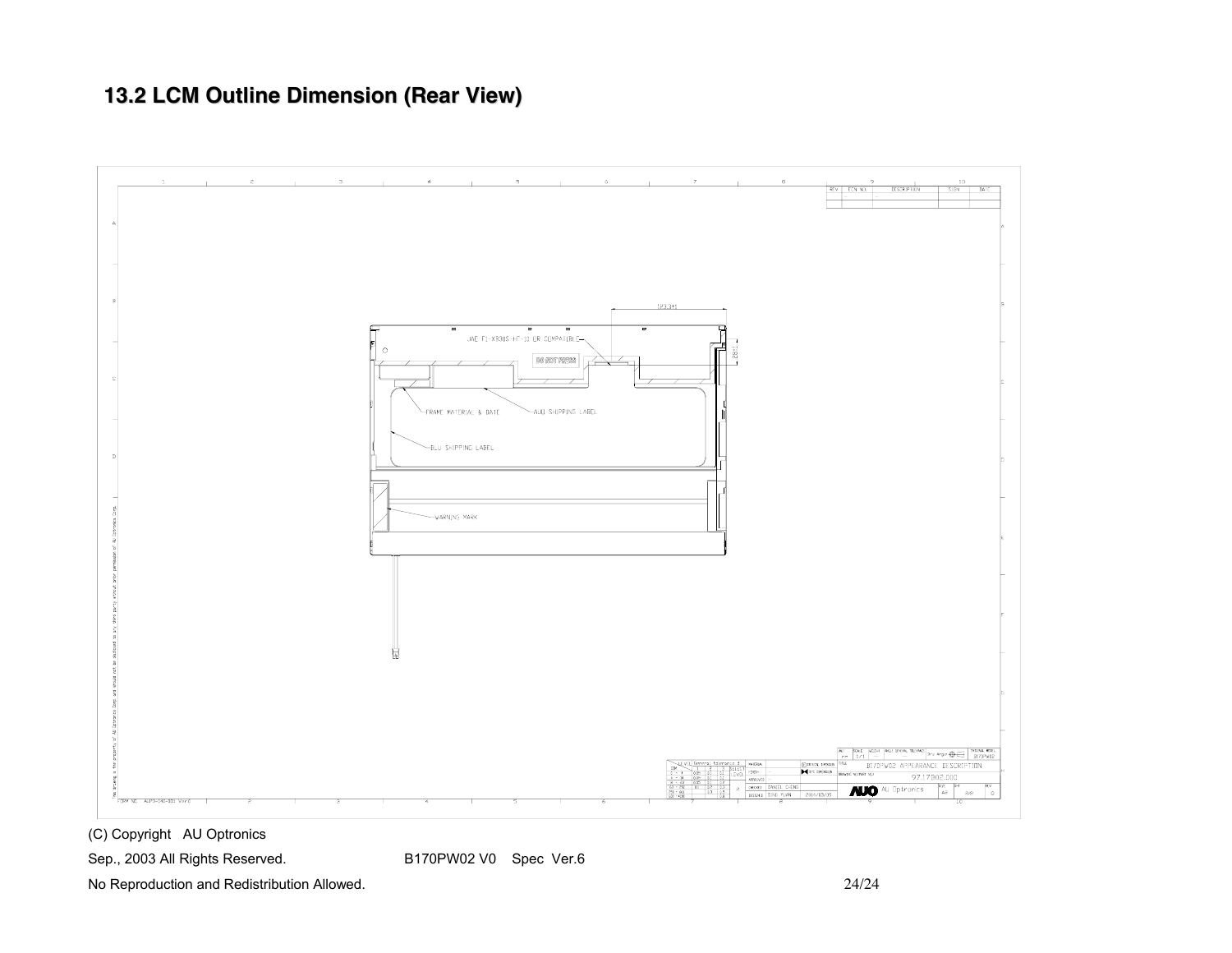#### **13.3 Screw Hole Depth and Center Position**

Screw hole minimum depth, from side surface =2.5 mm (See drawing) Screw hole center location, from front surface =  $4.2 \pm 0.3$ mm (See drawing) Screw maximum length = 2.3 mm (See drawing) Screw Torque: Maximum2.5 kgzf-cm